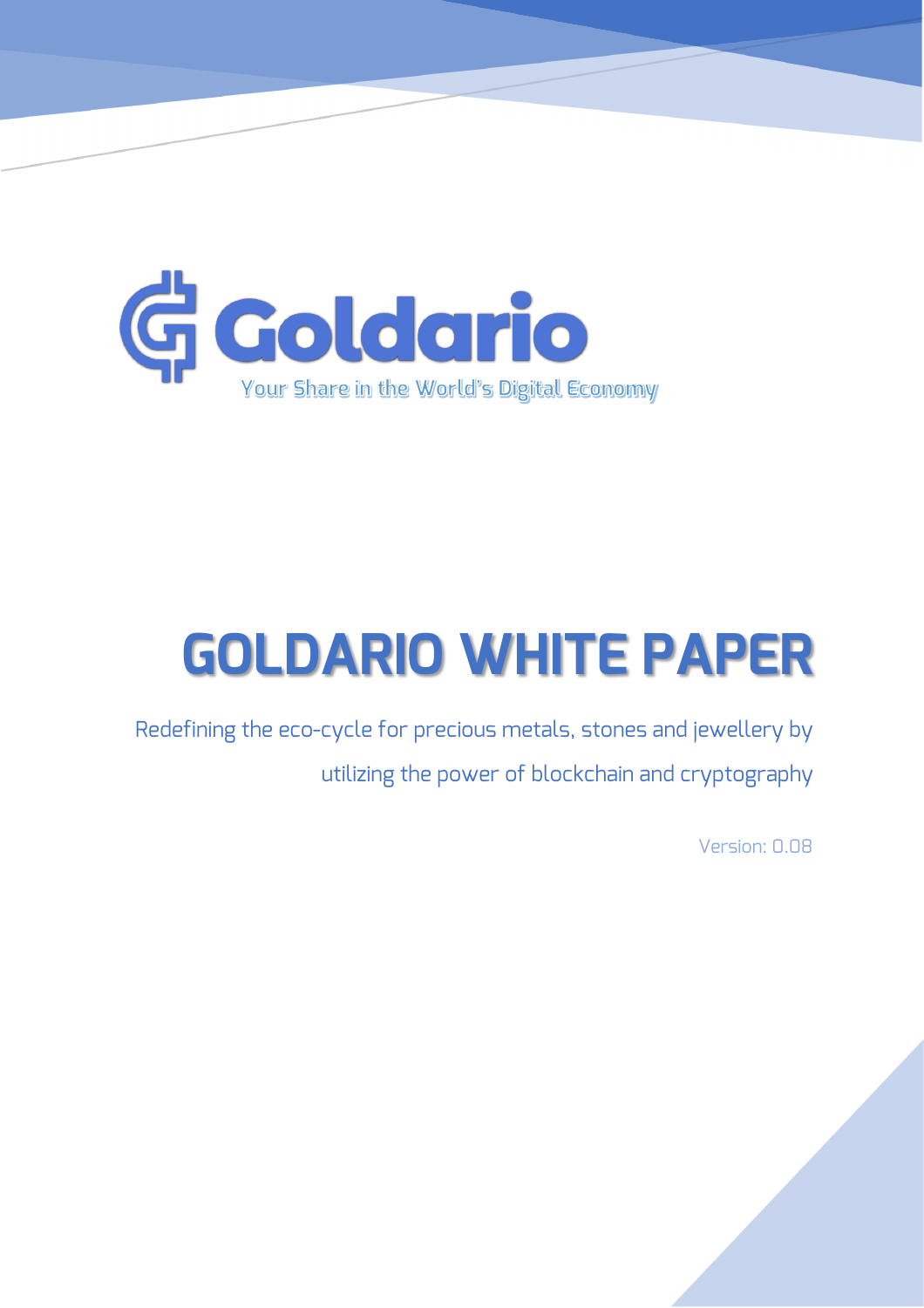# **ABSTRACT**

Goldario is the world's first-ever platform that strives to revolutionize the eco-cycle of mining of precious metals (gold), mining of precious stones (emeralds), jewellery manufacturing and retail business of jewellery. This financial instrument is a digitized share in gold and emerald mines, in-house jewellery production factories and jewellery retail businesses for the world market.

Goldario aims to harness the power of innovative blockchain technology and will replace the entire eco-cycle: right from mining ore to finished retail products, and the steps in between. By using blockchain, cryptography, and smart contracts, it strives to add trust among the transacting parties by enabling transactions to be carried out on the transparent distributed ledger. Moreover, by integrating sophisticated technologies such as AI, Machine Learning, Augmented Reality, Geo-Location Tracking, Blockchain, and Smart Contracts, Goldario offers a financial instrument that has no analogs to date in the traditional financial world.

We at Goldario aim to facilitate people from all walks of life — whether seeking to get access to a potential store of value or looking for getting high profits on their investments—people with lower investment minimums or having high-net-worth. We work to advance people's participation in our platform, their economic empowerment, and their role as social and resilience-builders. As part of our business building strategy, we utilize people full of synergy as our ambassadors and enable them to get lucrative rewards by promoting Goldario.

This white paper gives a detailed description of our research and planning. It also aims to demonstrate the current status and future plans of Goldario, its associated products and solutions, and GLD token—the financial instrument acting as a digitized share the Goldario ecosystem and its underlying businesses. The document strives to inform our readers about how we are using our teams' expertise to provide a completely revolutionized eco-cycle for the precious metals, stones and manufacturing process of jewellery in a seamless, efficient, cost-effective way, and with higher returns.

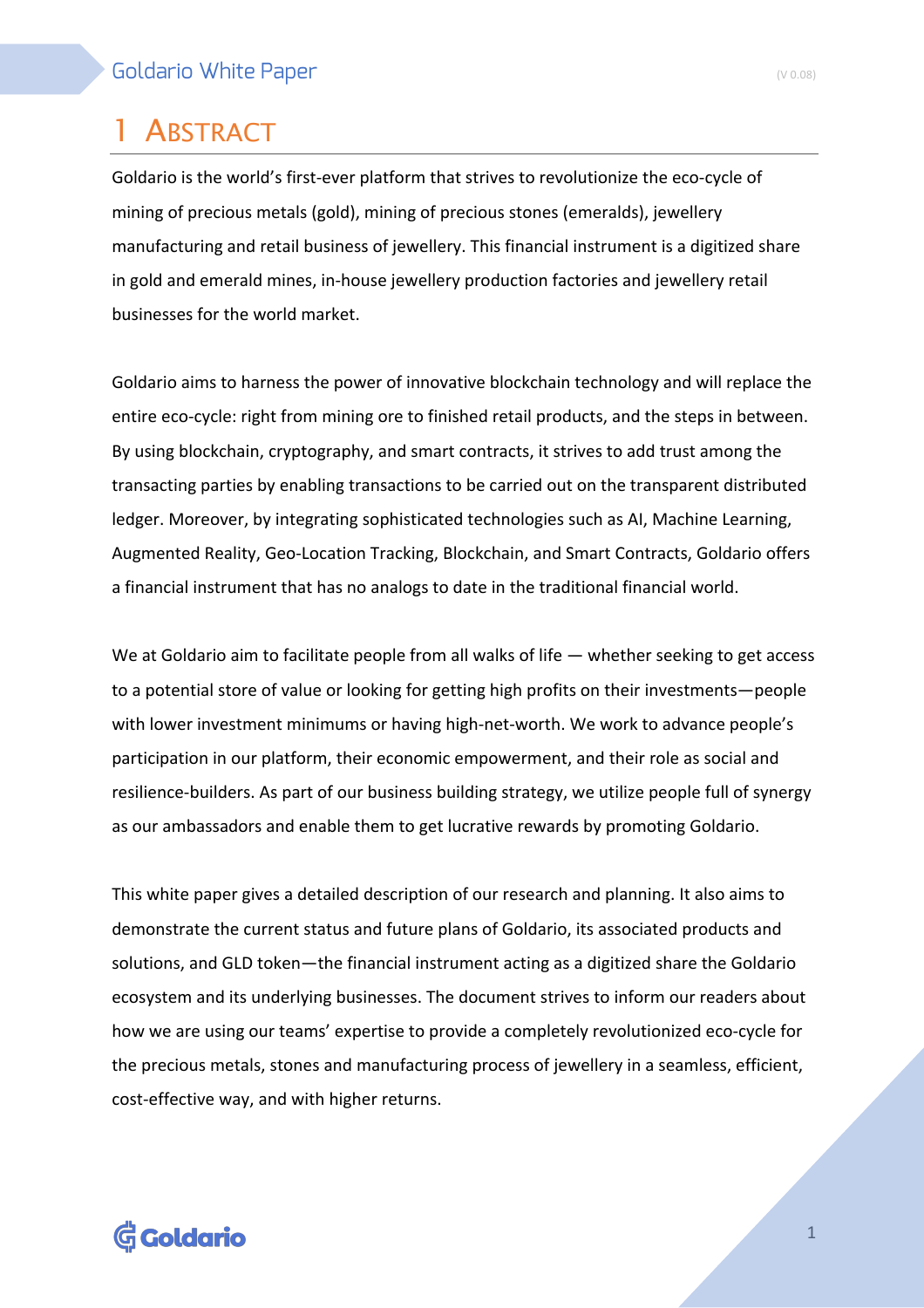# 2 TOKEN SALE SUMMARY

- Start of Token Crowd Sale: 01-03-2021<sup>\*</sup>
- Duration: 180 days
- Coin symbol: GLD
- Token standard: ERC-20
- Soft cap: 300 Million USD
- Hard cap: 1 Billion USD
- Total token supply: 1,000,000,000
- Token price: USD 1.00
- Bonus allocation: 30%

\* Start date of Token Crowd Sale has been delayed due to worldwide Covid-19 pandemic.

# INTRODUCTION TO GOLDARIO

After the financial crisis of 2008, the world required a new economic model whereby the authority of controlling finance was taken from centralized financial institutions and given back to masses. Satoshi Nakamoto, in 2009, proposed a decentralized financial model i.e., Bitcoin, which enables peer to peer exchange of value and resolves the issues of doublespending using proof of work model and enables incentivized community participation and trustless transactions. Consequently, this led the world to the creation of the first-ever cryptocurrency ecosystem where users can perform every-day transactions, peer to peer, without having to worry about centralized authorities controlling their fate. The concept of decentralized governance backed by immutability and transparency is an excellent achievement of Bitcoin. However, because of its pure reliance on supply and demand, hype and speculations, and considering the fact that it has no inherent value, it is highly volatile in nature and is prone to market manipulation. Goldario, a project of **ESC Management AS – a public limited company in Estonia**, works as a modern-age Electronic Smart Contracts management entity that redefines the entire eco-cycle for precious metals, stones, and jewellery, right from the initial stage i.e., mining to manufacturing and retail sale, and the steps in between. It harnesses the power of blockchain, cryptography, and tokenization, allowing the community to become part of an ecosystem whereby they can obtain and have

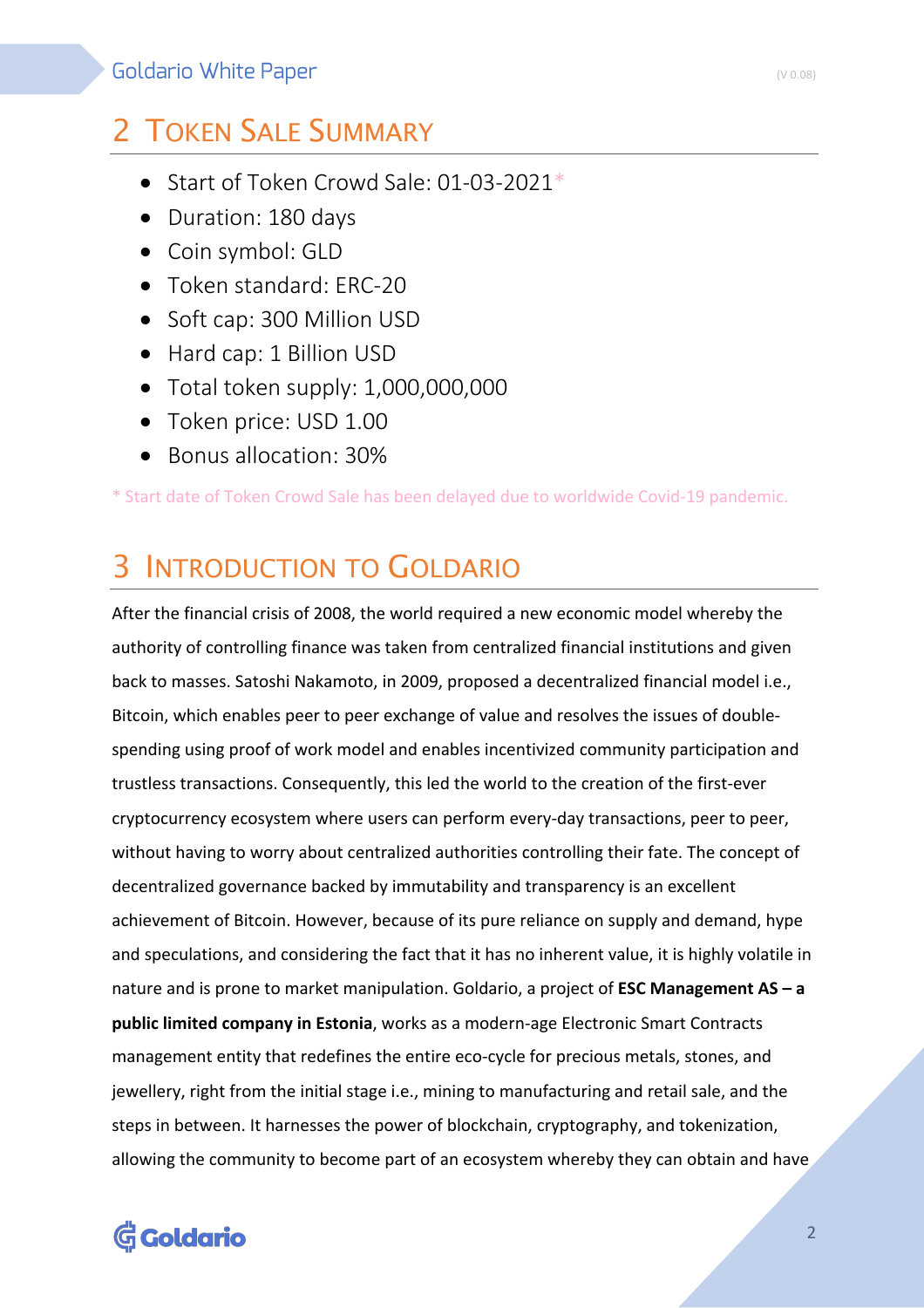entitlement over physical mines, jewellery production factories and jewellery retail businesses from across the world, and in doing so, get access to a potential underlying asset backing to GLD Token.

GLD Token is an ERC-20 token that is deployed on the Ethereum blockchain network and serves as a truly democratic, decentralized, community-governed digital-asset backed by underlying business covering entire eco-cycle of precious metal, precious stones and their retail business. The stability and underlying value of precious metals and the revenue proposition in the eco-cycle of these businesses make GLD Token a potential financial instrument that has the capacity to grow over time while also rewarding its holders with periodic dividends (rewards). Moreover, as GLD Token acts as a utility token, it will be listed on top-tier crypto-exchanges whereby it can be traded in several crypto markets, thus ensuring seamless liquidity and conversion.

GLD Token will provide its holders — whether individuals with lower investment minimums, high net-worth individuals, and organizations— with a powerful decentralized tool of exchanging value. Moreover, it will create a complete ecosystem for precious metals and stones i.e., their mining operations, jewellery manufacturing.

#### HOW GOLDARIO WORKS?

Anyone  $-$  whether an individual or an institutional investor  $-$  can get access to the Goldario ecosystem by purchasing GLD Tokens, either during the token sale or via an exchange whereby GLD Token is listed. This acquired token will act as a financial instrument or a utility token that entitles the respective holder to a digitized share the underlying business of precious metals and stones based mines and in-house jewellery production for the world market.

All transactional activities of GLD token happening within the ecosystem are recorded on blockchain—a distributed ledger that is trustless and immutable in nature— which ensures transparency and auditability, Consequently, the revenue generated from the retail business activities i.e. selling of respective precious metals and stones is captured by GLD Token and is

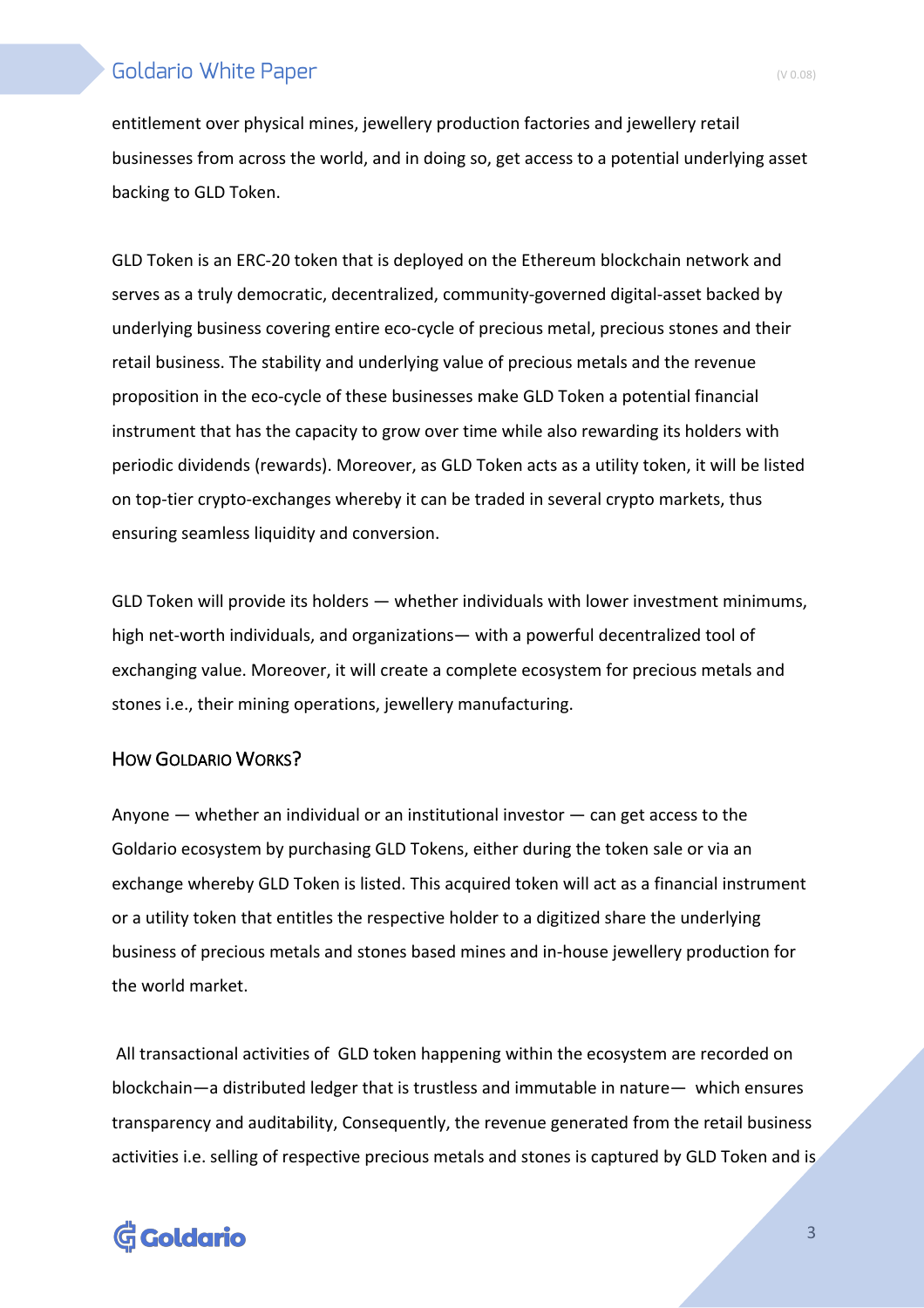proportionally divided among token holders against their positions. This way, even a novice trader with a low investment minimum has got the option to enter into potential revenuegenerating underlying business.

Goldario platform will be a huge step in the development of its target market sector. Goldario global marketing involves the integration and further expansion of the existing ecosystem and products offered by Goldario. Goldario plans to develop and enable participation within its underlying business activities, as well as make it more affordable for people with medium and low incomes to get access to potential businesses. The development of the platform in this direction implies the Legalization of our Smart Contract Token in the territory of individual states, integration into social groups, licensing of our business revenues, paying taxes on income received from our business operations, and interest for using the platform on the territory of individual states.

# 4 ABOUT US: THE ORIGIN

The brand Goldario is the result of a work in progress. This story began to be told in 2017, when Mr. Saleem Ahmed Zaheer and Ms. Josy Escobar built the team that conceived G44 SA in Brazil, a holding company to manage their businesses. Shortly thereafter, the opportunity emerges to expand the company's business in a new area: mining. An emerald mine in Campos Verdes, Goiás - Brazil, and a shareholding in a gold mine in the north of the country, in the Lourenço district, in Calçoene (AP), Brazil.

Entering the mining market offers us an opportunity to invest in cutting edge equipment combined with innovation. With this, an ore extraction was expanded to a cutting & polishing center and we realized the dream of building a jewellery factory.

And that work took us further. We were able to impact the regions where we mine. In Campos Verdes, our mining work has rekindled the local economy, we are offering vocational training, more than 400 jobs have already been created and by the end of the year, around 1,000 jobs will be opened.

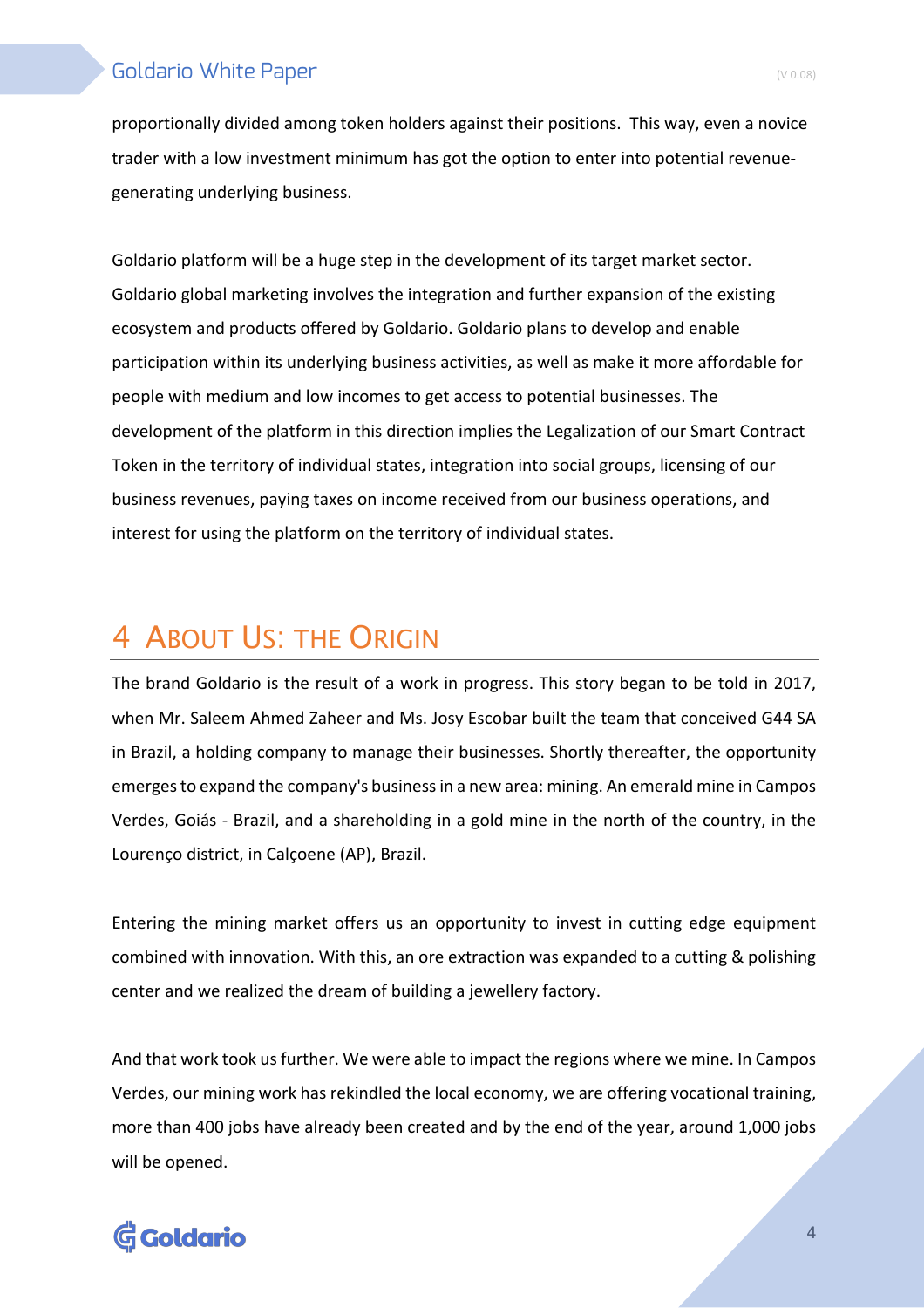Then Vert Vivant, jewellery brand, was born. A new business model that combines the most innovative technology in the production of jewellery with the best quality of mineral production, gold and emeralds in the country. The proposal is to give you a jewel.

Beautiful adornments that reach our final customer through direct sales. Our goal is to "add to multiply". Take care of the entire mining production chain and offer products of the highest quality to the jewellery market, generating business opportunities and shared values and thus being the largest company in the world in the marketing of jewellery through direct sales and exquisite physical stores in all over the world and via online e-commerce platform.

#### RETROSPECTIVE AND GROWTH

It has been two years of hard work to offer the market: technology, innovation, safety, commitment and quality in the management of our business. Over this time, we have grown a lot, exceeded all established goals and added new operations:

- MINING G44 Brazil S.A. arrives in the city of emeralds with determination and audacious goals.
- GOLD Gold mining is carried out with the company H. Jomaa Mineração, in Lourenço, in the district of Cidade Calçoene in Amapá, where the gold mined together with the extracted emerald stones are transformed into jewellery sold by the group.
- VERT VIVANT In 2019, we launched our jewellery store, Vert Vivant. The company produces and sells high-end jewellery at retail and through direct sales. Soon the first stores will be opened in two of the largest malls in the country. The project is already underway
- INOEX We offer wide possibilities, such as: technical analysis, chart trading, robots and much more. Start trading on Metatrader 5.

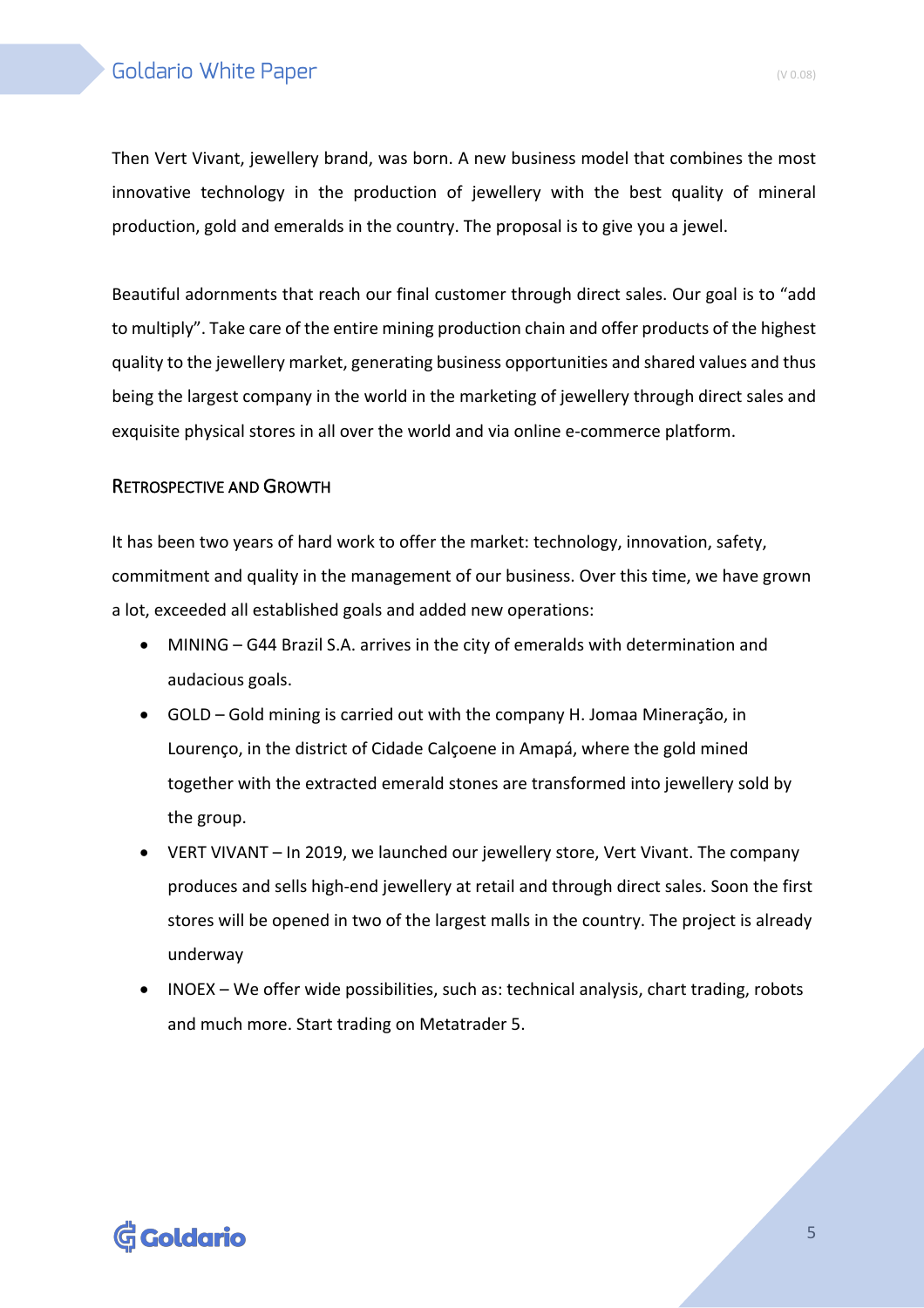# 5 WHY SUPPORT US?

Precious stones, gold, and jewellery are some of the most ancient and enduring forms of personal expression and ornamentation. Whether it's a luxurious diamond necklace or a simple charm bracelet, somehow jewellery makes the wearer instantly feel more confident and put together. The value of the jewellery market is expected to increase from about 279 billion U.S. dollars in 2018 to about 480 billion dollars by 2025.

Taking into consideration the recent trends of the booming tourism industry, establishment of a large number of exclusive showrooms by leading players, and rising online availability of gems & jewellery, as and population growth in general, this industry is bound to grow further. We are taking measures to curb challenges faced by this market sector by revolutionizing the entire eco-cycle and making a coherent, well-connected marketplace whereby all steps right from the extraction and mining to jewellery manufacturing and retail is managed by a single entity, thus reducing the role of middle-man and the costs that comes with it.

We believe that because of existing infrastructure i.e., regulatory compliance, already owned emerald mines, a jewellery factory, and retail business in U.A.E. and Brazil, and considering our team's expertise in the fintech and blockchain space, Goldario will gain a decisive advantage. Consequently, its early investors/token buyers have the opportunity of contributing to a platform, that will disrupt traditional eco-cycle for precious metals and stones industry by completely eliminating the role of intermediaries. The leadership team aims to harness sophisticated technologies i.e., Artificial Intelligence (A.I.), Cryptography Combined with Big Data, and the Blockchain technology that will revolutionize the target market entirely. Unlike traditional cryptocurrencies and tokens, GLD. token will have native utility within the Goldario ecosystem and potential backing from the underlying business, which gives giving it a real-life inherent value. Furthermore, backing by the community and future collaboration with Merchants from all across the world will add a significant amount to Goldario Platform and GLD Token.

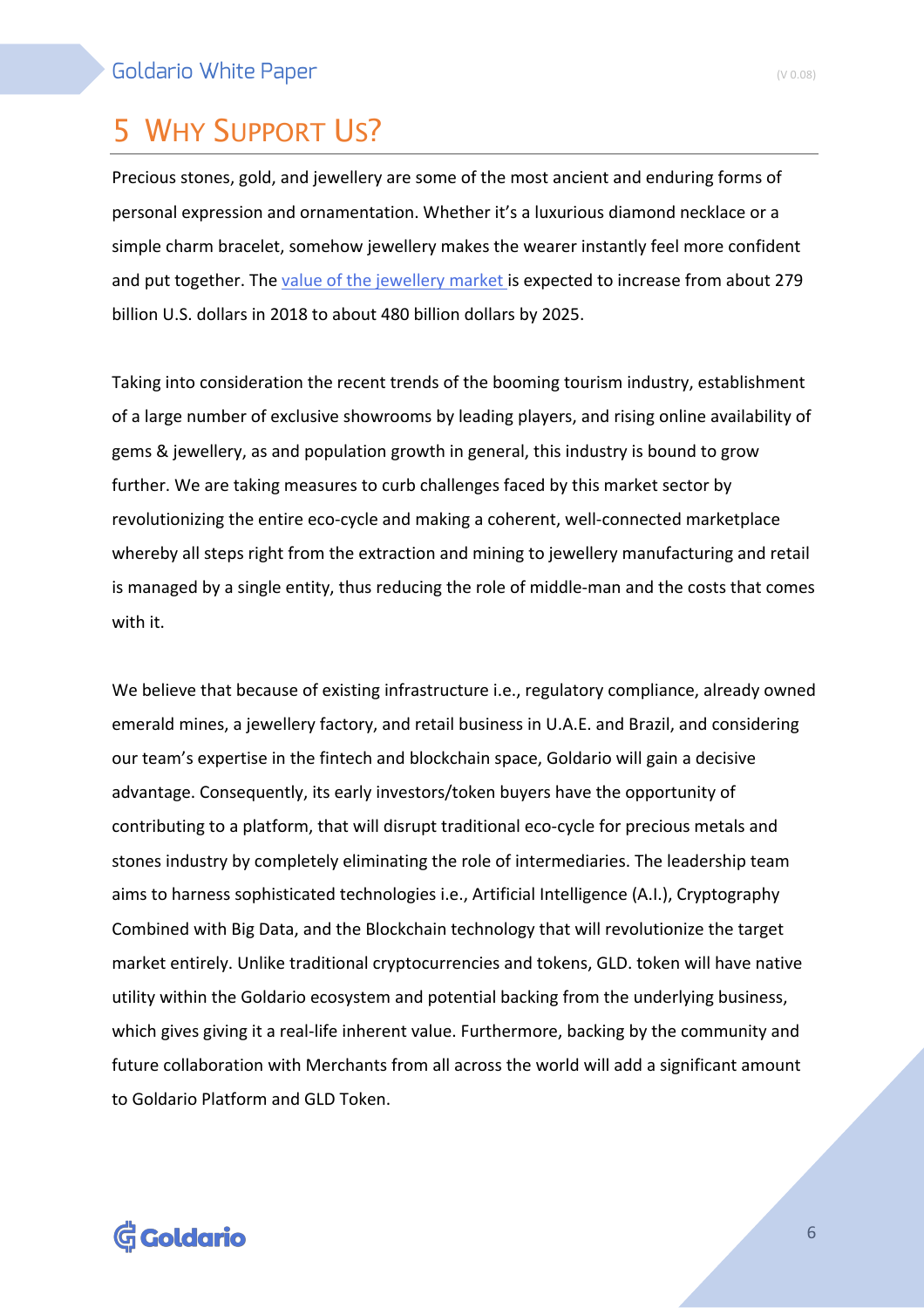Goldario's business model allows self-regulation, where all financial activities will be recorded on a distributed incorruptible distributed ledger following the mission of the Goldario platform of unifying yet decentralizing the multi-hundred billion dollars precious metal, stones and jewellery industry. Goldario platform has a team that combines the best of both worlds – renowned professionals with years of industry experience and dedicated blockchain evangelists with a track record of successful projects. Considering the offering Goldario's is providing the marketplace with, we are confident this will be a huge success.

# 6 OUR VISION

We envision to revolutionize the entire eco-cycle of the precious metal industry by utilizing emerging technologies, i.e., blockchain, cryptography, smart contracts, AI, and Fintech. We aim to create an ecosystem whereby we make it easy for individuals—whether typical consumers or HNIs— to invest in precious metals while also taking care of security, auditability, and liquidity.

# 7 OUR MISSION

Goldario aims to be the world's leading platform of choice for consumers and businesses dealing in the precious metals, stones and jewellery industry. It strives to allow users to obtain and have entitlement over physical mines, jewellery production factories and jewellery retail businesses from across the world, and in doing so, create potential underlying asset backing to GLD Token.

# **STANDOUT FEATURES**

#### **Established Infrastructure**

Goldario is not a typical fundraising project or ICO who is selling dreams. It has an established infrastructure already in Brazil with the name of **G44 SA** (Registration no.: CNPJ **28.839.840/0001-61**), whereby it owns Emerald Mines (**G44 Mineração** (Registration

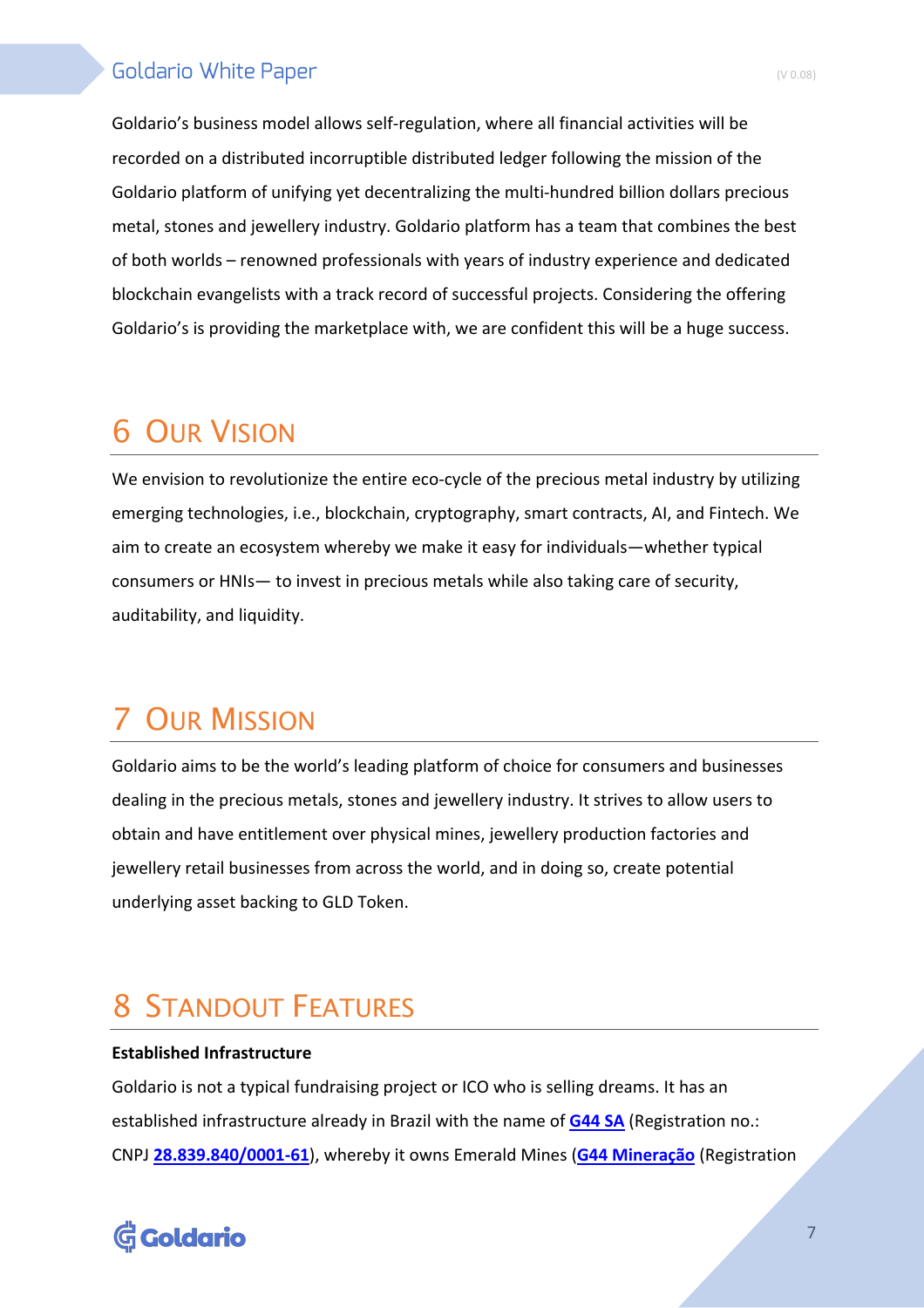no.: CNPJ: **31.975.883/0001-89**)), Gemstones Cutting and Polishing Factory, Jewellery Manufacturing Factory, Jewellery Retail Business **VERT VIVANT** (Registration no. CNPJ **34.461.941/0001-44**) and **H. JOMAA E G44 Mineração** (Registration no.: CNPJ **30.033.381/0001-76**) shares in a gold mine with a big sum of reserves. Moreover, it also owns **Inoex.Exchnage** (Crypto Trading/Crypto Exchange) (CNPJ: **31.548.911/0001-81**).

### TEAM EXPERTISE

The Goldario team consists of industry veterans and experts from serial entrepreneurs, traders, and venture capitalists with the experience in financial services, mining, jewellery manufacturing, and information technology. It also has a dedicated technical team whose job is to ensure the Goldario Ecosystem is developed and maintained as per the standard of modern-age enterprises.

#### POTENTIAL UNDERLYING BUSINESS

Goldario deals in a potential business having expected market valuation of over 480 USD Billion by next 5 years. This way, the native token i.e. GLD Token will capture revenue from the under underlying business activities, helping record growth of value.

#### LIQUIDITY AND ACCESSIBILITY

With trustless exchange of digital assets, Goldario provide users with the opportunity to easily liquidate, access and exchange precious commodities i.e. precious metals and stones through GLD Token, which is exchangeable in a crypto trading exchange and can also be used for peer to peer exchange of value. Built as an ERC-20 token on the Ethereum blockchain, GLD Token can easily be moved or traded anywhere in the world, 24/7.

#### LOWER INVESTMENT LIMITS

Unlike traditional startups or early-stage companies, where entry for a person with low investment is almost impossible, Goldario through tokenization of commodities and its business models offers lower investment minimums.

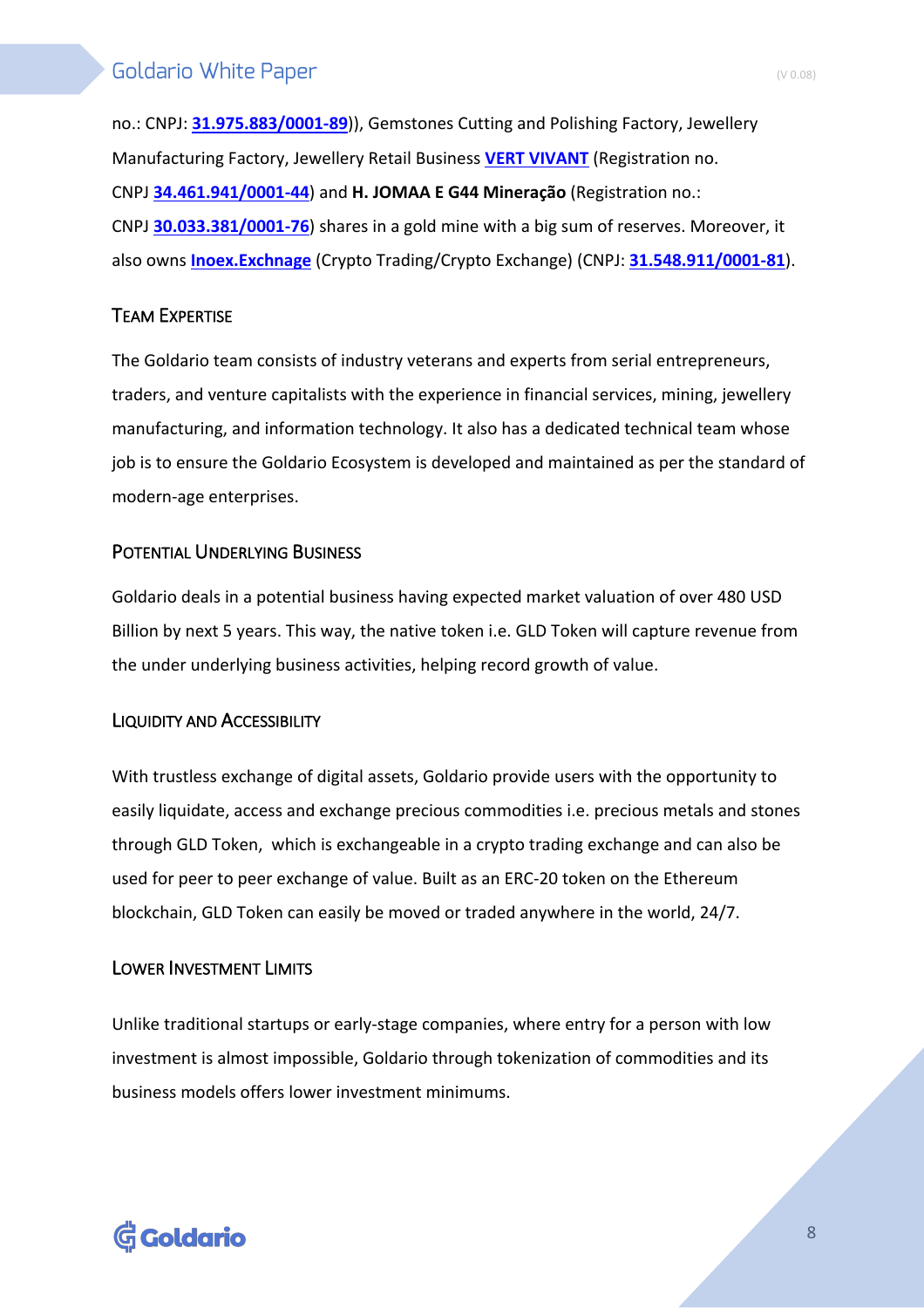#### TRUSTED AND REGULATED

Goldario is regulated by the Estonia Financial Supervision Authority (EFSA) and its parent company i.e. **ESC Management AS** is a publicly listed company in Estonia.

#### DATA TRANSPARENCY:

Traceability and transparency is significant when it comes to various steps involved in the precious metal supply chain. **ESC Management AS** keeps track of the progress of the companies in which they invest.

#### PASSIVE INCOME

Get periodic dividends on holding your assets through pre-defined trustless smart contracts. All revenue and profit distribution is monitored and audited by third-party evaluators and auditors, ensuring that token holders get the best returns on their investments.

# **9 TECHNICAL ARCHITECTURE**

At the launching stage of the project, Goldario will utilize Ethereum blockchain technology to offer its services to interested parties i.e., whether individual investors, HNIs, institutional investors, venture capital firms, or anyone from the industry it deals in i.e., Precious Metal and Precious Stones Industry. It deploys all transactional activities on a trustless, transparent and immutable blockchain network, which allows a level of transparency that was previously unrealized while incentivizing/rewarding users to adopt and use the platform with dividends or passive income using GLD Token.

#### DEPLOYMENT OF GLD TOKEN

The Goldario management will generate a token smart contract for the creation and issuance of its Ethereum blockchain network based ERC20 GLD Tokens. Tokens will be allocated to buyers/investors or token-sale participants through a devised, predetermined structure. There will be two planned stages to purchase, a presale and a crowd sale. The

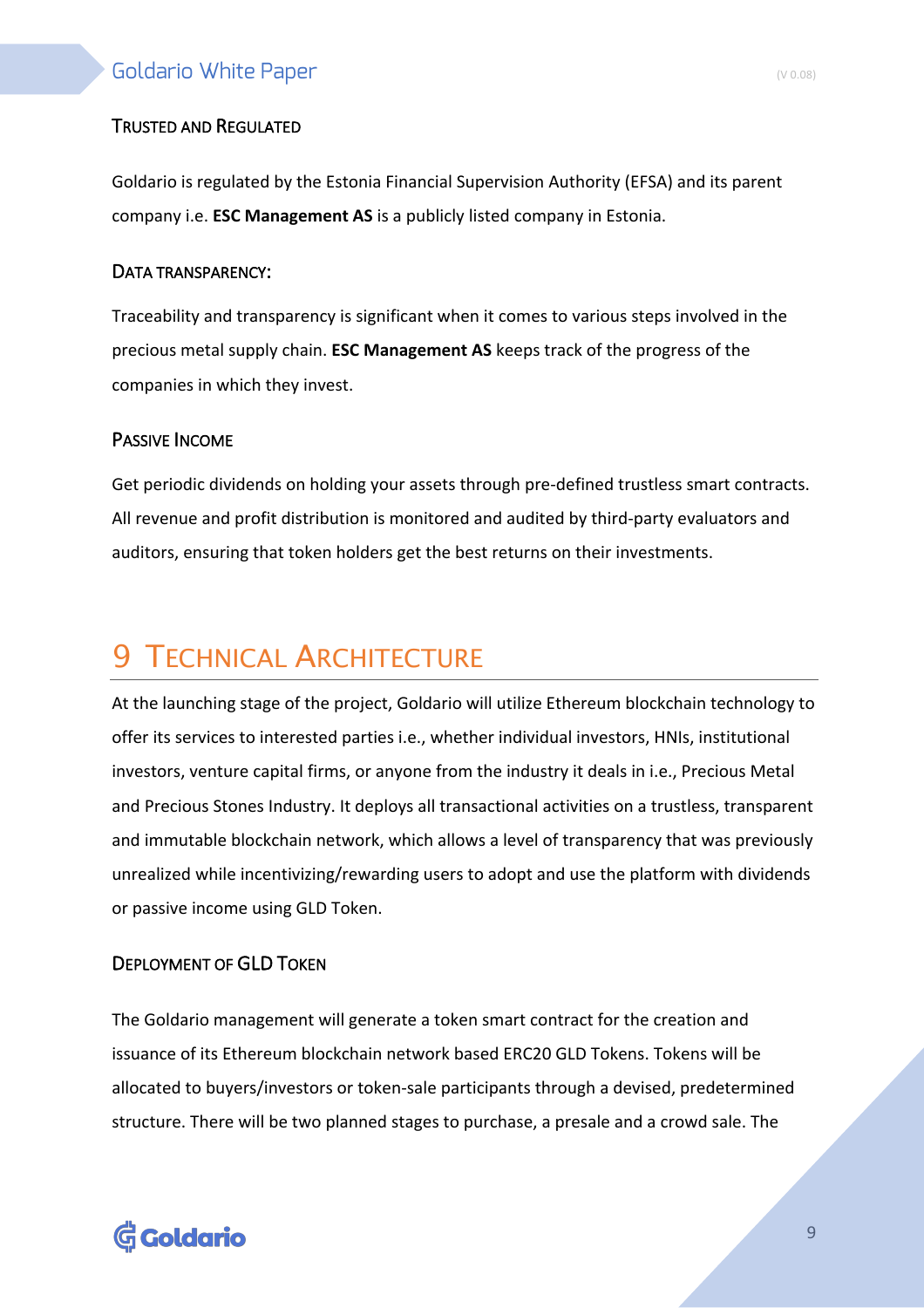limited presale will be used to generate initial funds for crowd sale preparation and development. The crowd sale will allow for maximum user adoption and token distribution.

#### DATA STORAGE AND MANAGEMENT

The GLD Token will be used in Goldario explorer ecosystem for storing transaction signatures and metadata as signatures for encrypted storage on the blockchain, and Google Cloud Platforms. This is done as a proof of concept. A dedicated Customer Relation Management (CRM) Software would be created whereby a buying interface for the token sale would be offered through a user-friendly dashboard.

All token sale participants, members, sales portal, object information, and transactions related to the business activities within the Goldario ecosystem will be stored using a secured CRM in this transition phase. However, for the data storage of images and extended data, it will not be possible to store on the blockchain network as this is simply too expensive in terms of Gas on the Ethereum platform in the prevailing market. The technical team at Goldario will be exploring ways to include all data on the blockchain through off-chain or scaling solutions.

#### GLD WALLET

As part of the roadmap, the Goldario platform will also create and offer its own native wallet, with the feature of offering blockchain explorer APIs to other wallet providers as well, helping users maintain a current balance of tokens, perform peer to peer exchange of value, store tokens and spend it across merchants.

#### FUTURE DEVELOPMENT

With the passage of time, i.e. as per the roadmap, as this smart contract system evolves, the infrastructure will need to be modified to keep pace with emergent upgrades to the blockchain protocol. From the standpoint of data storage, the Goldario platform will be blockchain-neutral, and the calls it makes to write to the platform are not married to any given coin ecosystem.

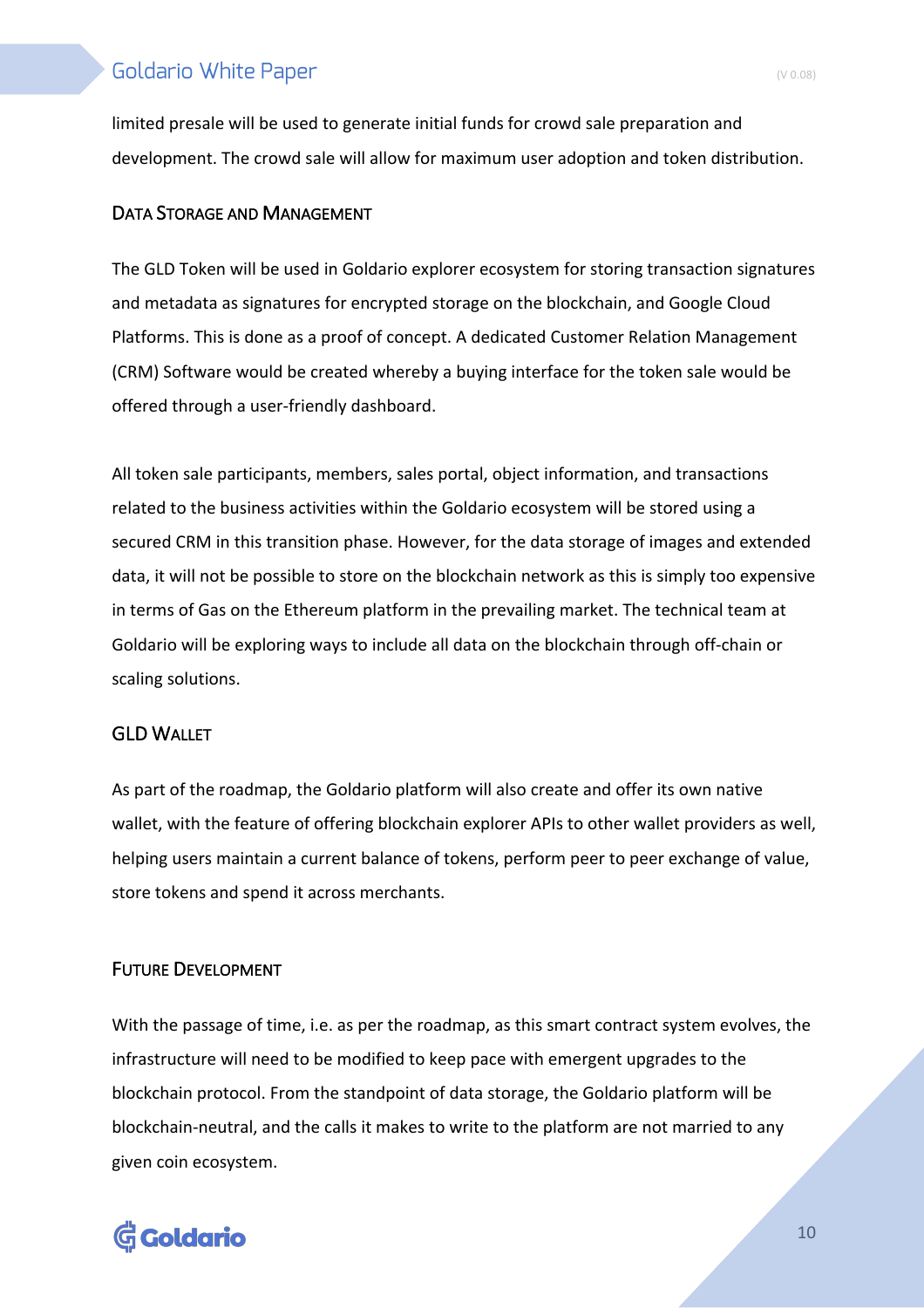Moreover, the Goldario platform would offer APIs that are platform-agnostic, and the data can be stored on any blockchain or server, the essence being the original proof of concept is already planned and under development, and Goldario technical team's engineering is focusing on keeping costs low and throughput high for users during the benchmarking phase of the deployment.

### TOKEN-DRIVEN ECOSYSTEM

The Goldario platform bootstraps its own transaction reward ecosystem, starting with platform users who promote the token-sale (both private sale round and the main public offering) and the project by referring it to others. In what follows below describes the different stages of the token-driven ecosystem built around the transaction platform, which can be exchanged for cryptocurrency and/or local currency in arbitrary amounts.

### TOKENS FOR PARTICIPATING IN THE TOKEN SALE:

Early participants receive tokens for their financial contributions towards the project's token sale.

### HOW IT WORKS?

- John recommends the GLD Token sale too one of his friends i.e. Tom who decides to purchase tokens Worth of one hundred Thousand US dollars. As a referral commission, he is rewarded a certain percentage of tokens from the amount purchased by his friend/referral.
- Now, the same referral i.e. Tom further refer another friend e.g. Emma, who make an investment/purchase of 5,000.00 USD worth of GLD Tokens. In return, while Emma's purchase would make Tom eligible for the reward, a certain percentage of reward will also be issued to John, being the main referral.

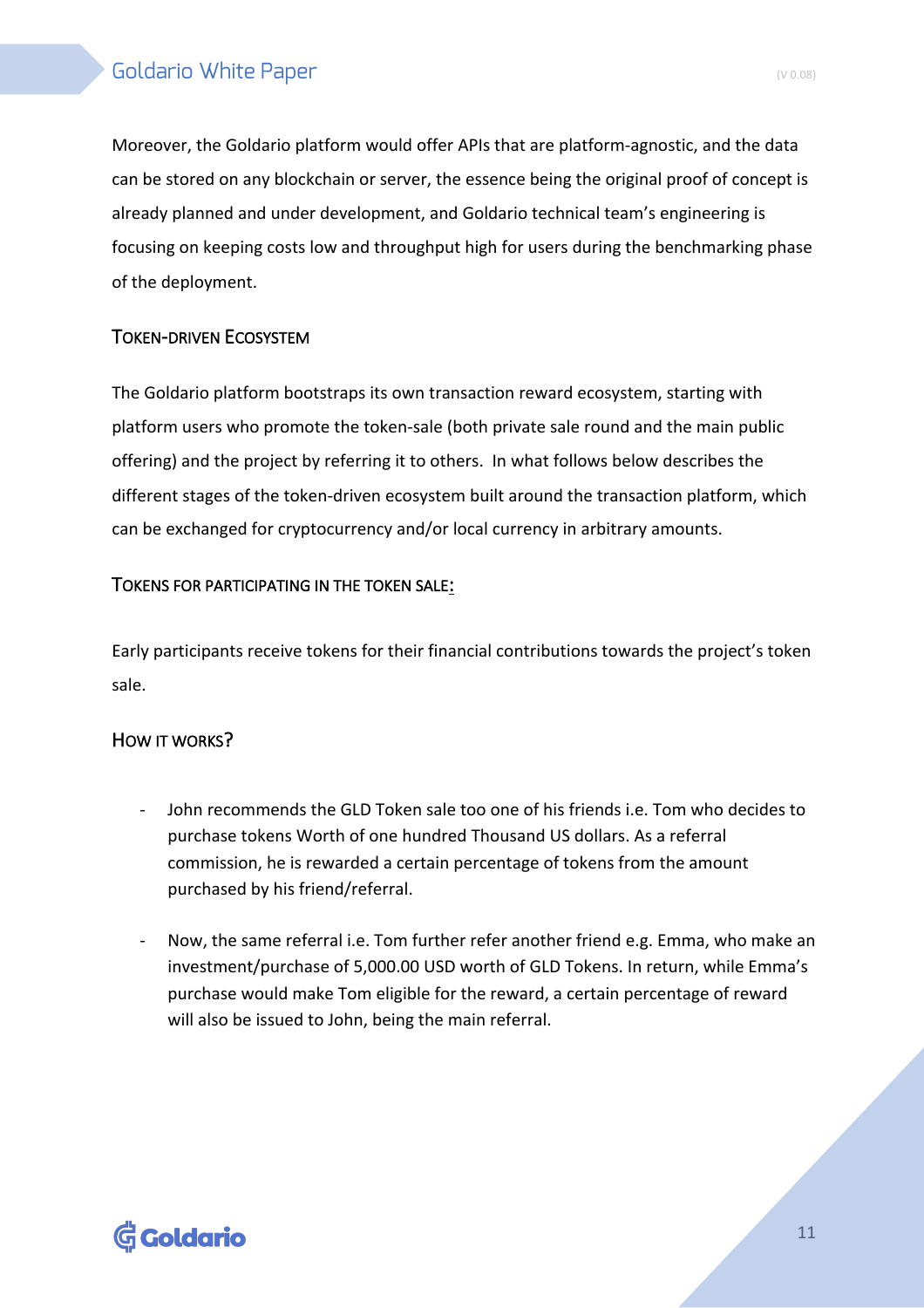

### SMART CONTRACTS

Goldario uses Smart Contracts for the purpose of trustless exchange of value and to eliminate the role of centralized financial institutions. These contracts are self-executable programmable codes that work much like traditional contracts but with the difference of being trustless (as they can't be manipulated once created) and immutable. Within the Goldario Financial ecosystem, Smart contracts help us perform transactions of all sorts for executing a service or transfer anything of value in a transparent, conflict-free way while avoiding the services of a middleman. In simpler words, for normal dealings that involves value, we hire a lawyer or a notary, pay them, and wait while they get us the document. This process is expensive and time taking.

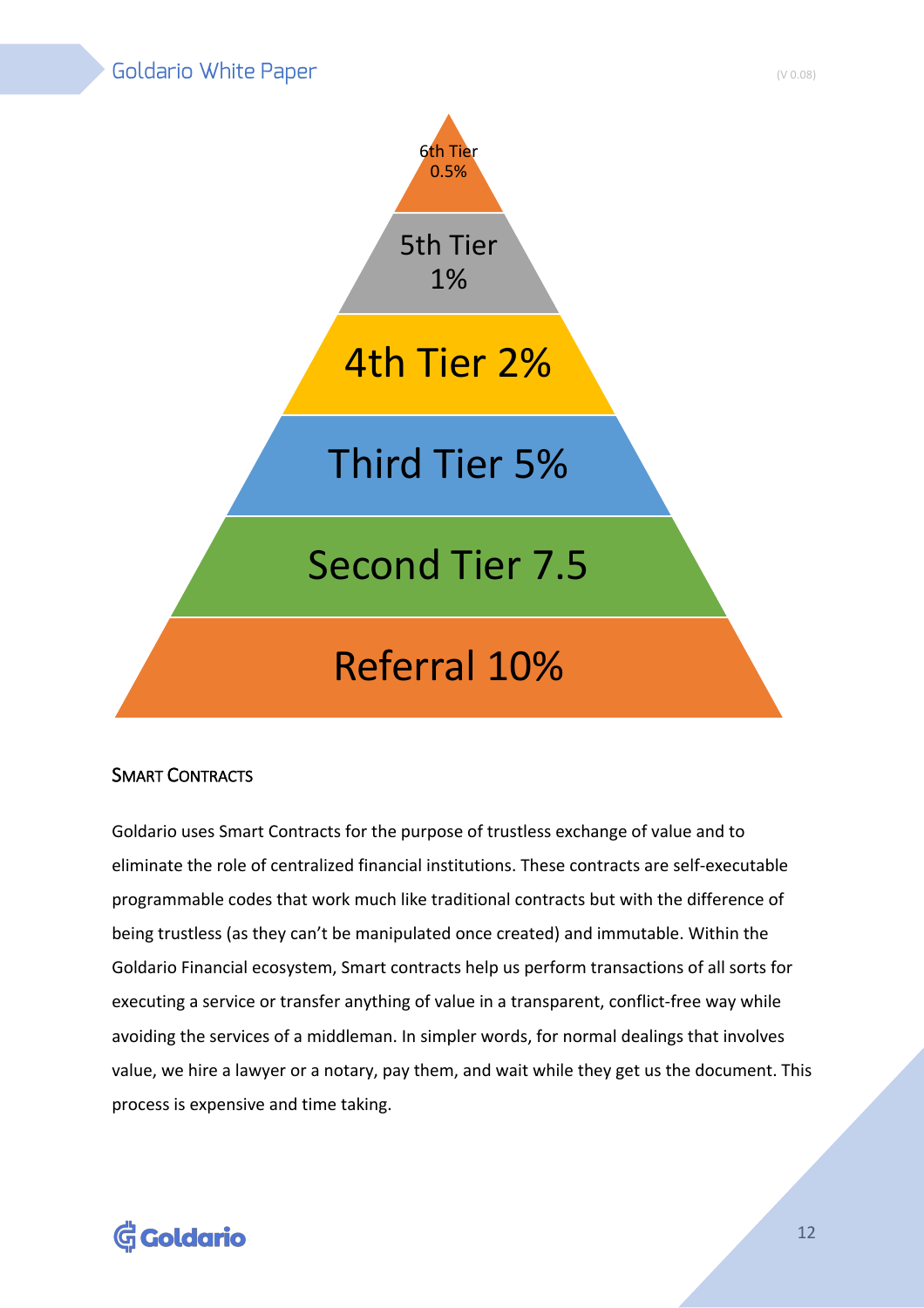With Goldario Smart Contracts, a user simply perform a transaction on our ecosystem and the Smart Contract serve as your trusted escrow, that ensures that you get your reward in a trustless manner, and thus, using this technology the Goldario ecosystem not only define the rules and penalties around an agreement in the same way that a traditional contract does, but also automatically enforce those obligations.

Goldario uses Smart Contracts technologies that are the deterministic exchange mechanisms controlled by digital means that can carry out the direct transaction of value between untrusted agents. We use this technology to facilitate, verify, and enforce the negotiation or performance of economically-laden procedural instructions and potentially circumvent censorship, collusion, and counterparty risk. Moreover, by using trustless Smart Contracts, Goldario ensures that clearing and settlement process is trustless, and automated across its blockchain-based distributed ledger environment.

#### DEPLOYMENT PLAN

Goldario's primary mission is the execution of its business model through token sale offering by acquiring shares of new precious metal and stones mines, expansion of its jewellery polishing and manufacturing factories and expansion of its retail jewellery sale network across the globe. In this pursuit, the first phase is to conduct a private sale offering whereby buyers/investors are given GLD Tokens at a predetermined mechanism plus significant bonuses on their purchases.

#### INITIAL DEVELOPMENT EFFORTS

The leadership body has been working on the idea since early 2018, considering which, the objectives for Goldario are clear, and have been refined not from speculative ideas about how it should work, but the result of experience and industry observation derived from already working in these business areas, and by experienced founders. Goldario already encompasses its owns Emerald Mines (G44 Mineração CNPJ: 31.975.883/0001-89), Gemstones Cutting and Polishing Factory, Jewellery Manufacturing Factory, Jewellery Retail Business VERT VIVANT (CNPJ: 34.461.941/0001-44) and H. JOMAA E G44 Mineração (CNPJ 30.033.381/0001-76) shares in a gold mine with a lot of reserves. As the project develops

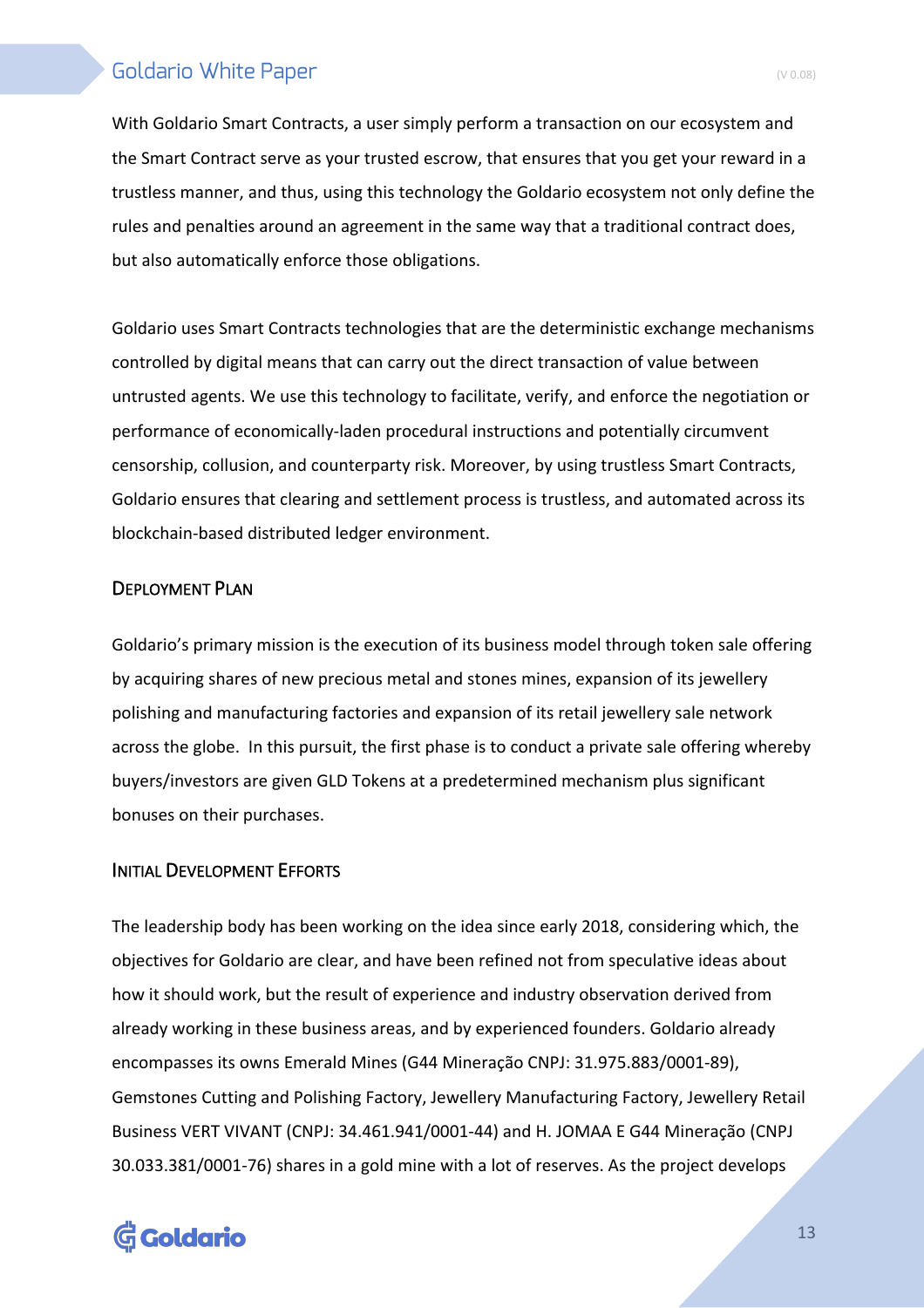further, the management will strive to integrate design and protocol updates, particularly those residing with the blockchain technology. Moreover, as part of the initial deployment plan, the Goldario management has created an ERC20 Token Smart Contract that is deployed on Ethereum blockchain network. The token contract would be audited through credible auditors and once it has been confirmed, the token would be launched on the Ethereum blockchain network.

#### GROWTH PLAN

As part of the initial ecosystem building process, apart from the existing infrastructure, Goldario will identify key venture capital firms, institutional firms and family offices during the private offering, so that the project and its ecosystem can be scaled seamlessly; where the underlying business can be tokenized into GLD Token, and in turn, the marketing team will identify the participants who will most quickly boost the value of the token for the upcoming stages.

The management is already in late discussions and negotiations with key representatives from various (precious metal and jewellery) industry players, organizations, venture capital firms, investment funds, traders and crypto-funds whales that are simply awaiting our final roll out, which gives it immediate participants around the globe. Moreover, the leadership has also acquired licensing from relevant regulators, financial auditors in the jurisdiction of its operations.

In light of the innovation and open market niche involved in launching this platform, Goldario benefits from first-mover advantage, and as it has an existing infrastructure, so this is not your traditional crowd-sale starting from scratch- it is not a startup that only can provide speculative value for its tokens, as you can see for yourself.

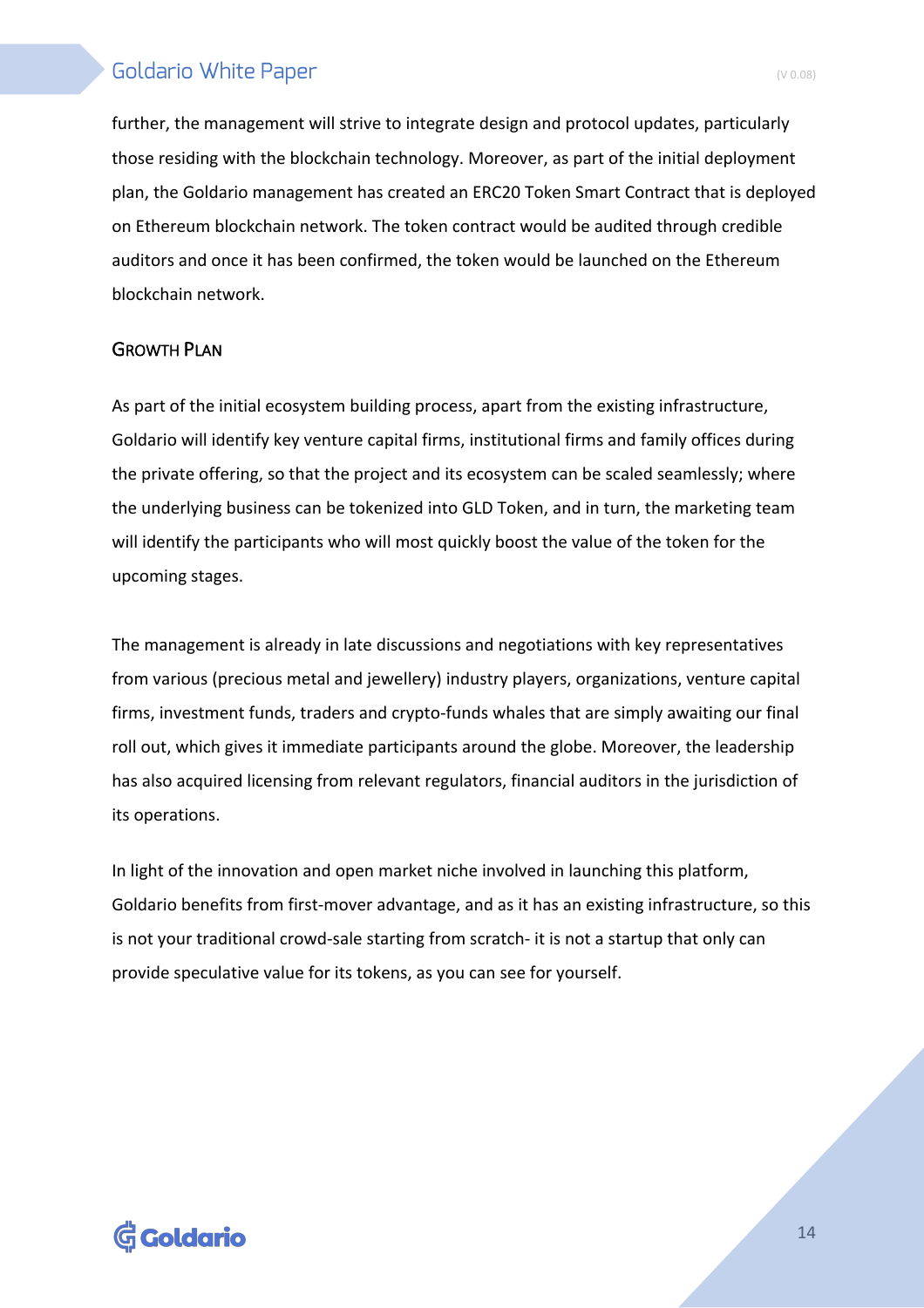# 10 MARKET OPPORTUNITY

Gold, Precious Metals, Gems and Jewellery has one of the most ancient and enduring forms of personal expression and ornamentation. Whether it's a luxurious emerald necklace, or a simple charm bracelet, somehow jewellery makes the wearer instantly feel more confident and put together. The value of the jewellery market is expected to increase from about 279 billion U.S. dollars in 2018 to about 480.5 billion dollars by 2025, on account of booming tourism industry, establishment of a large number of exclusive showrooms by leading players, and rising online availability of precious stones, gems & jewellery.

A report suggests that the demand for gold worldwide has risen from over 3.1 thousand metric tons in 2007 to around 4.4 thousand metric tons in 2019. In 2017, the jewellery industry used over 2.1 thousand metric tons of gold, accounting for a little over half of all gold demand worldwide. Regionally, China and India account for the largest share of global gold jewellery demand.

Expanding urbanization, changing lifestyles, growing e-commerce sales, rising presence of organized retail channels, growing number of premium product launches and synchronized distribution networks, etc., is projected to drive global precious metals, stones, & jewellery market during the forecast period. Demand for gold, emerald, platinum, gemstones and pearl jewellery has always been high regardless of prices, globally. Further, major players operating in global gems & jewellery market are changing their product portfolios and increasing their focus on making customized jewellery, as per consumer demands.

The Goldario team believes that by revolutionizing the entire eco-cycle of the industry it deals in, i.e. from mining to manufacturing to retail, it has a potential to gain a significant proportion of market across the globe.

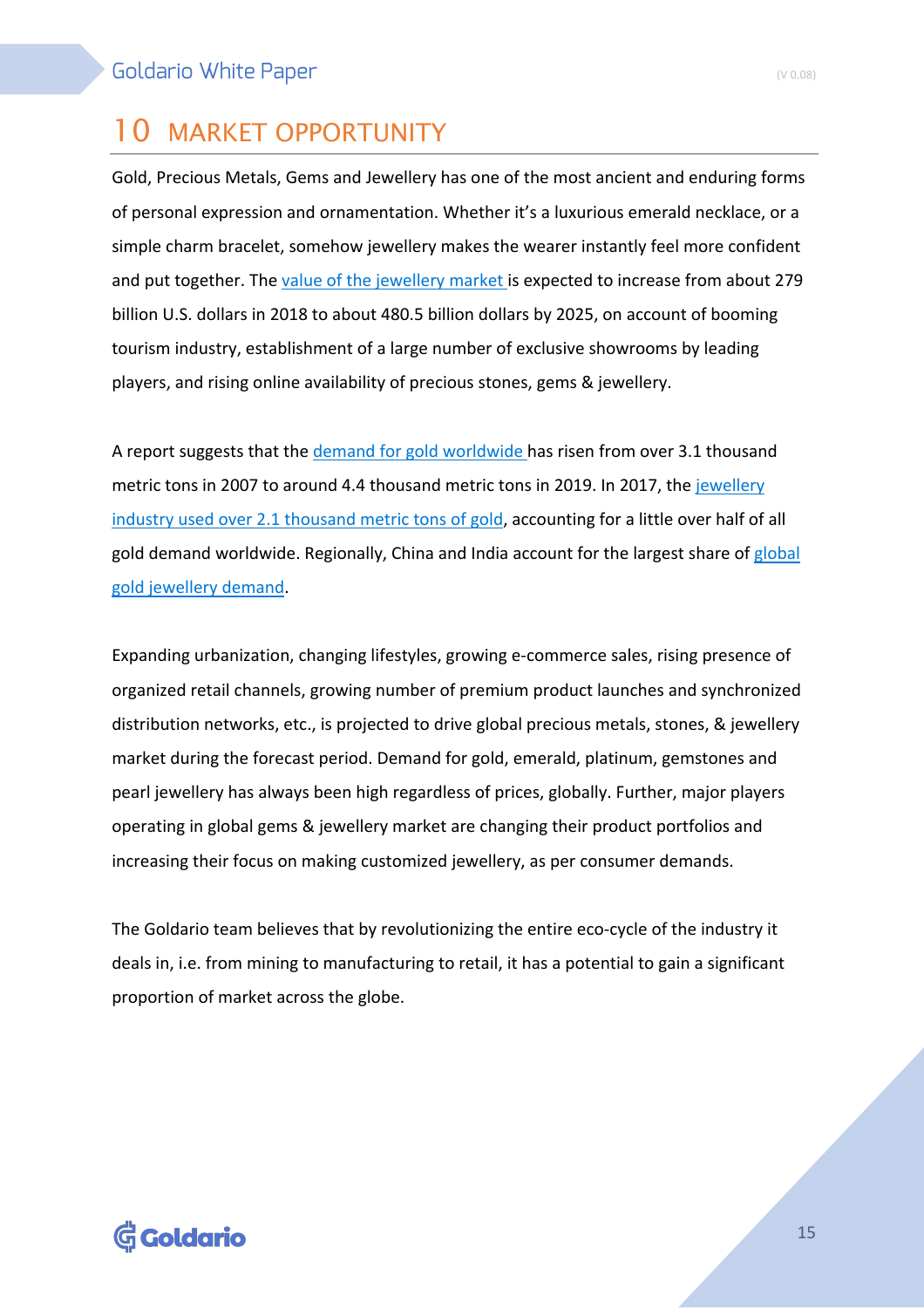A brief comparative analysis is under way and will be updated in the final version of this white paper

# **BUSINESS AND REVENUE GENERATION MODEL**

Goldario is creating a platform for its jewellery based ecosystem and deploying its financial model on a blockchain. It is tokenizing the existing emerald mines, stone cutting & polishing factories, jewellery manufacturing factories, and retail merchant networks. Mainly, in this way, it enables people with lower investment minimums and high net worth individuals or institutional investors alike. This creates an ecosystem whereby the community can benefit from their positions against underlying businesses, getting lucrative periodic rewards and dividends.

Imagine a scenario whereby anyone can own a financial instrument that has direct backing in precious metals and stones mines, stone cutting & polishing factories, jewellery manufacturing factories, and retail shops, and the perks that come with it.

The Goldario management will pre-mine tokens to eligible the token offering, which could be any individual or institution passing the KYC/AML test. Eligibility will be set by the Goldario Management and the respective launchpad or exchange platform. A token holder will hold the tokens in his respective wallet address or create collateral in the form of a master-node. The management will pre-announce planning of where the raised proceeds would be consumer e.g., in the acquisition of a gold mine at Brazil or establishment of a new jewellery manufacturing factory in the Netherlands. The funding and use of proceeds would be transparent and can be monitored on the related company's website. Moreover, third party auditors and regulators would also audit the spending, revenue generation from the business activities and create periodic audit reports that would be published and share with

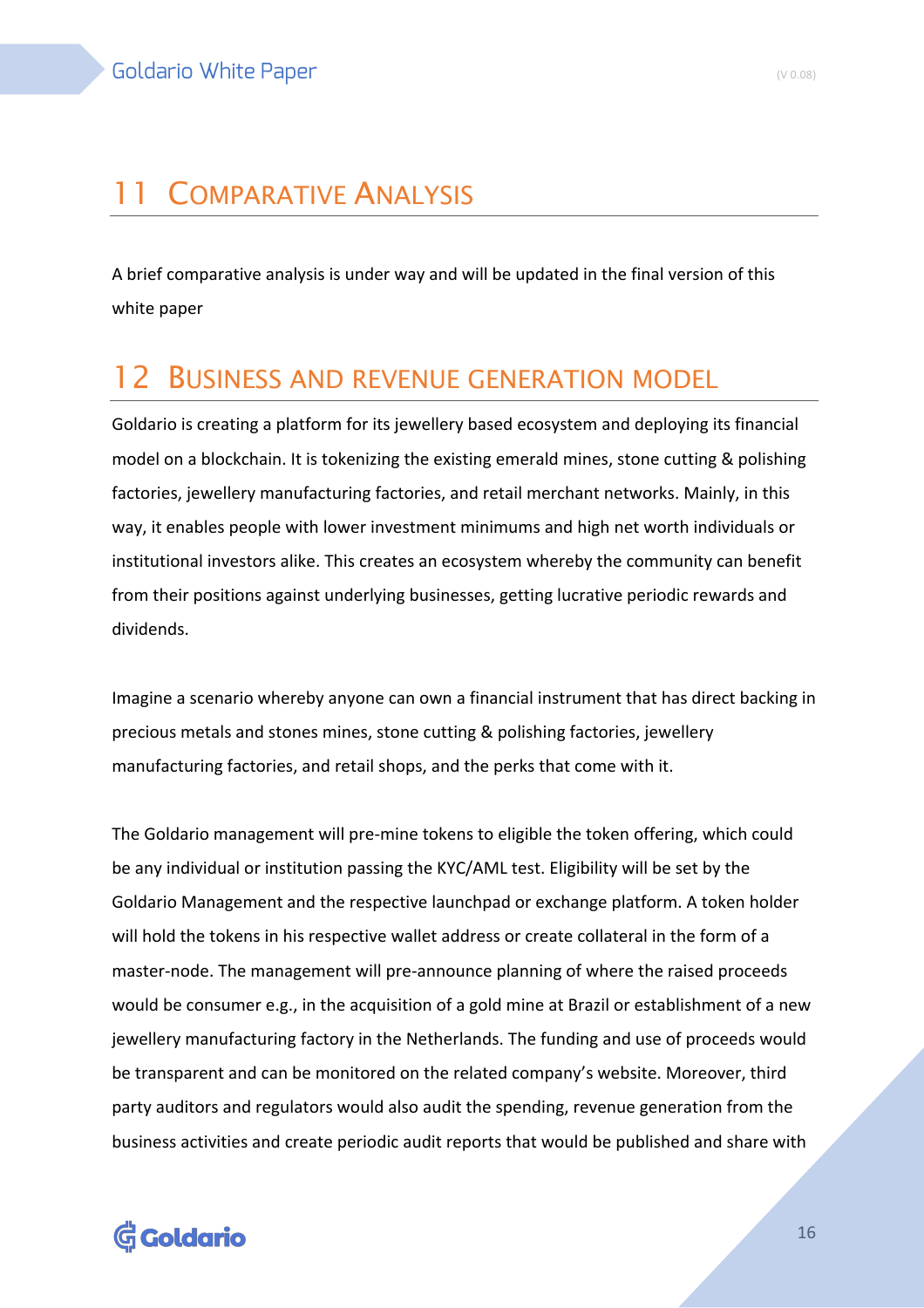the community. Consequently, from the raised revenue, rewards would be distributed among the master-node holders or token holders (as stake), proportional to their positions.

#### REVENUE STREAMS

Goldario would create a business model that has multiple revenue streams that includes but is not limited to:

- 1. Revenue from Mining and Ore Extraction Business: Saving expenditure of buying from a third-party and selling own reservoirs to other manufacturers and retailers.
- 2. Revenue from the in-house jewellery manufacturing process: both for in-house and third-party operations (avoiding third-party costs and taking orders from third parties)
- 3. Precious stones cutting & polishing infrastructure: both for in-house and third-party operations.
- 4. Retail business of jewellery with physical store chains and online e-commerce systems.
- 5. Transaction fee for using GLD Wallet
- 6. Transaction fee for exchanging Emerald and Other Precious stones with GLD Token.

#### **DIVIDENDS**

A dividend in simpler words can be termed as the percentage of revenue a token holder can expect as a recurring periodic payment proportional to the token he is holding/staking. All dividend allocation and distribution is managed by blockchain deployed Smart Contracts that works as self-executing contracts and is not prone to human input or bureaucratic manipulation. Moreover, based on the business model, Goldario is also able to accommodate quarterly, semi-annual and annual disbursement to our token holders against their positions.

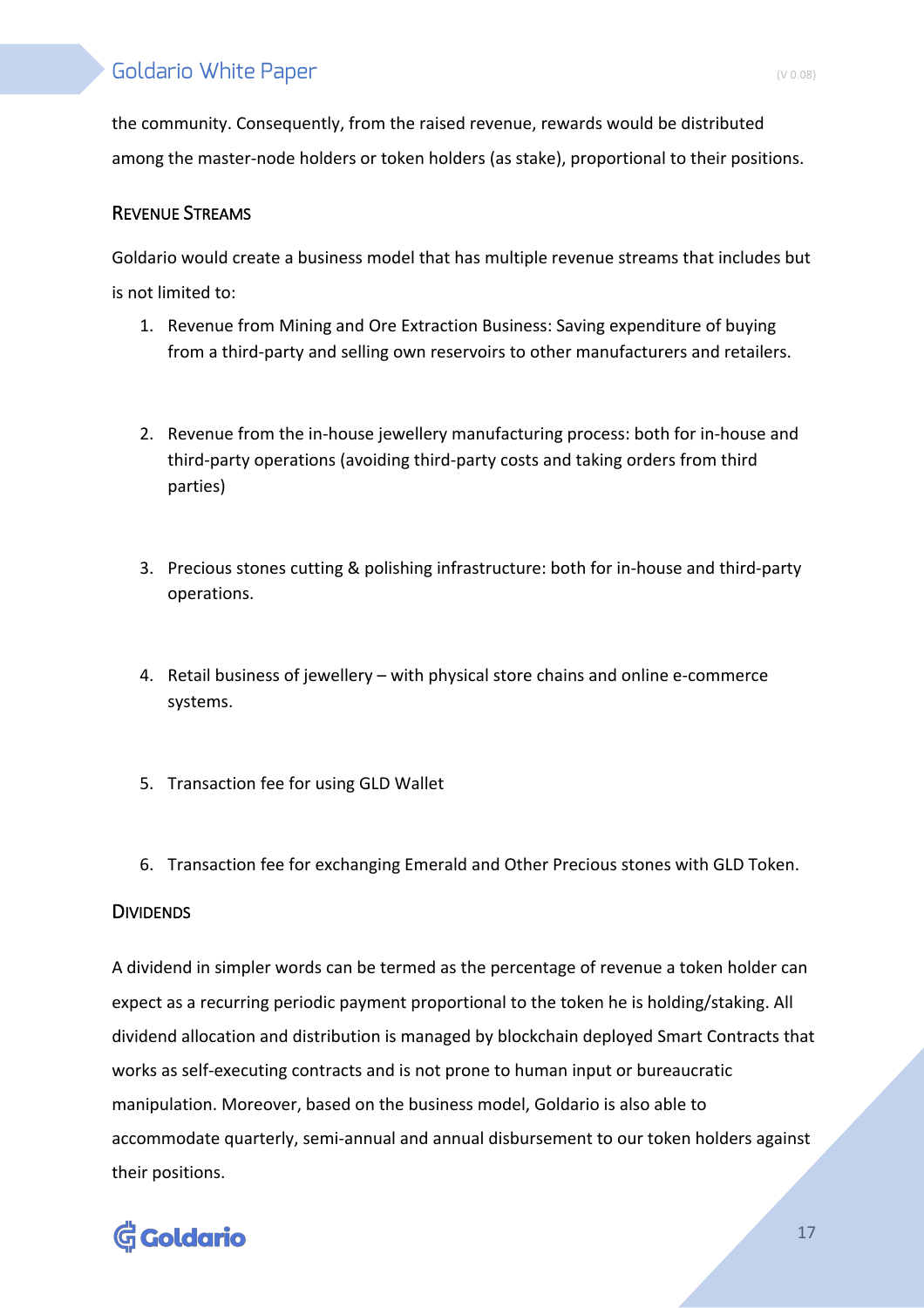# 13 MARKETING STRATEGY

The management at Goldario has a belief that marketing, and community building plays a significant role in the success of a platform and especially in a crowdfunding project that involves the participation of a common man. Planning a strategy to market our project from the day one is essential, and we are taking a multi-faceted approach that maximizes limited resources and utilizes different conventional and non-conventional marketing channels.

Some of the strategies we would be following are:

#### WORD OF MOUTH MARKETING

Word of mouth marketing is when one person mention a certain product or project to another and the message pass on and on. At Goldario, we would be offering bonus and referral campaigns to our token sale participants and as incentive, reward contributors with GLDs tokens who are committed to the cause by growing our community base.

#### **OFFERING UTILITY**

One of the most important aspects for a crypto project is marketing it in a way that all the people holding it have a place to spend it. As a platform that directly deals in manufacturing of precious metals and stones into jewellery products, Goldario enjoy the advantage as it offers direct utility by accepting GLD Token as a payment method against precious stones and metals. Furthermore, in our quest of making GLD as a mass mode of payment and a store of value, our marketing team have devised a thorough research and have the best strategies for people from all walks of life belonging to all demographics.

#### CRYPTO EXPOS

To spread our message to potential investors, traders and general public, we create awareness campaigns throughout the globe and always participate in crypto expos and

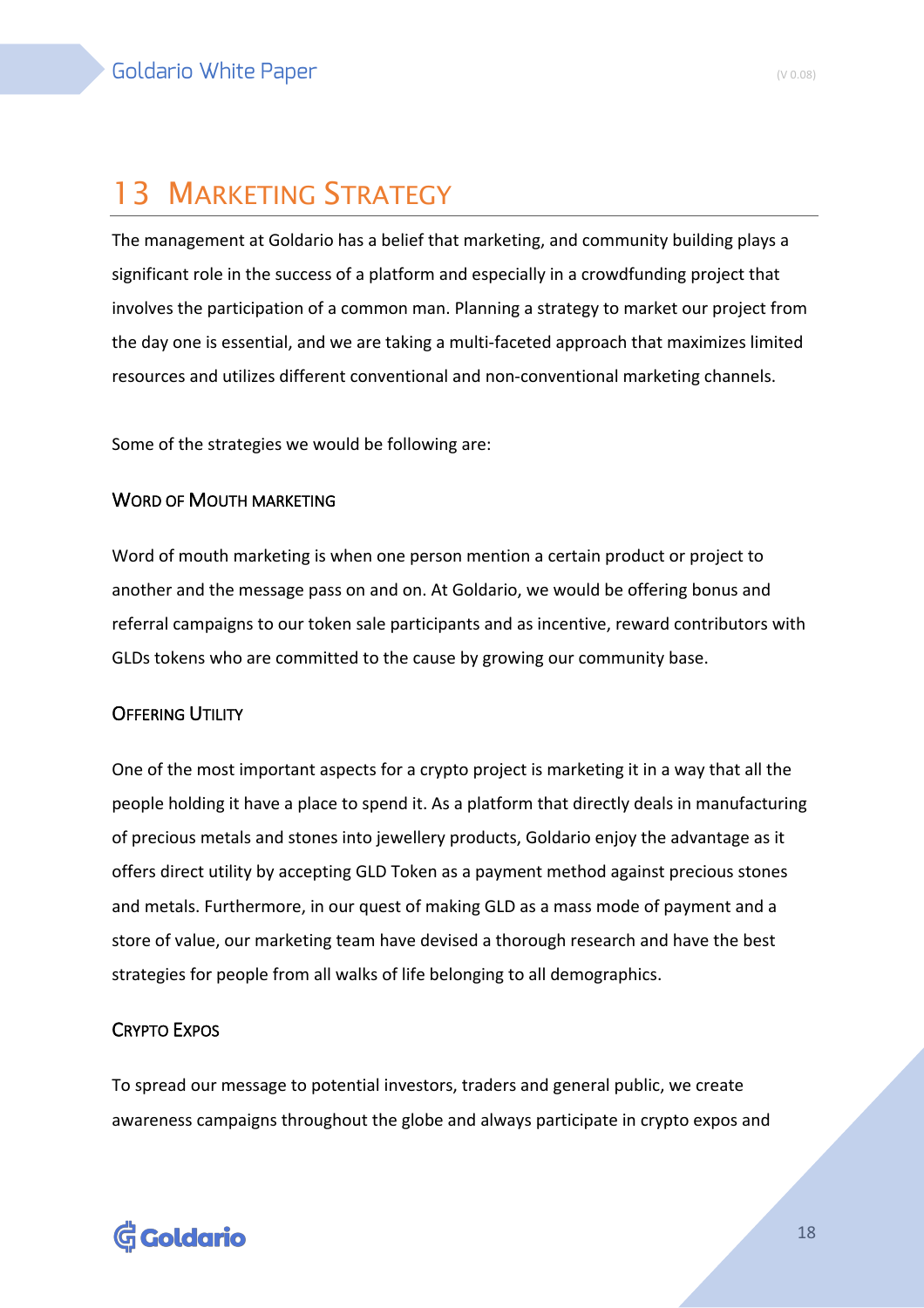blockchain conferences. We sponsor mega events and our highly professional marketing team actively participates in these Expos ensuring maximum conversion of GLD token.

#### PRESS RELEASES

We also make periodic press releases across top financial news and tech sites. Moreover, we also aim to share our project with top publishers and authors and in doing so get coverage for the project.

#### STRATEGIC ALLIANCES

We also keep on partnering with key merchandisers around the globe that is beneficial for both of the parties and helps in enhancing acceptability of the GLD Token.

#### CELEBRITY ENDORSEMENTS

For ensuring maximum outreach to the public, we conduct events and advertisements where our GLD token is endorsed by famous celebrities from music and film industry.

#### LISTING ON ICO/IEO SITES

We also aim to list our crowd-sale across the leading IEO/ICO sites. This will help us reach direct target audience i.e. people who are interested in cryptocurrency.

# 14 GLD TOKEN

GLD Token is an ERC20 token deployed on the Ethereum blockchain network that works as a financial instrument offering a digitized share in the underlying gold and emerald mines and in-house jewellery production for the world market. The token can serve as a store of value while also enabling peer to peer exchange of value in a blockchain-based trustless environment.

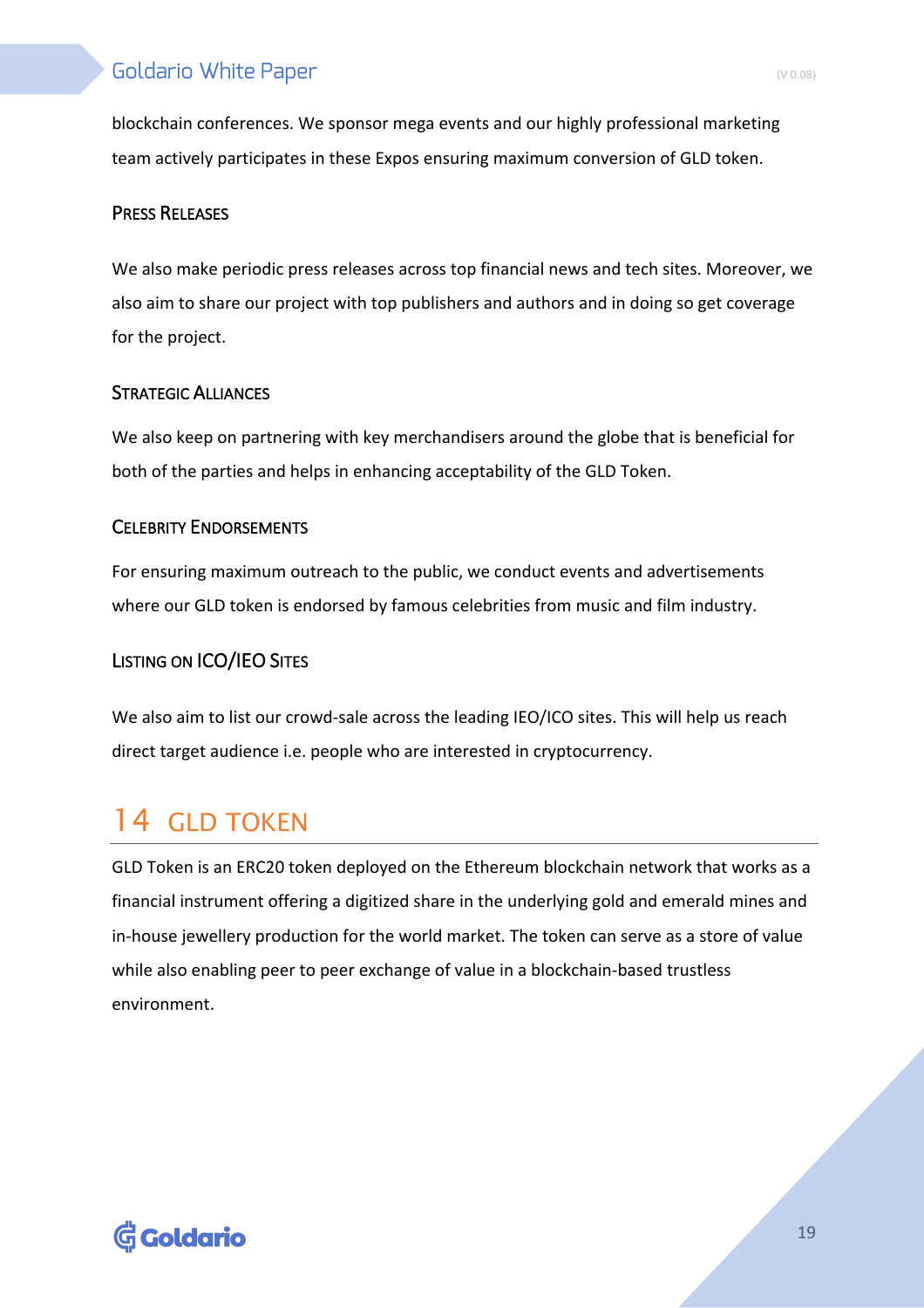# FEATURES OF GLD TOKEN:

#### **Scalability**

GLD Token is capable of handling any amount of transactional volume— all the time without having the chances of the network getting down or showing any sign of sluggishness. Unlike centralized apps and payment financial structures, there is not a single point of failure and all the transaction activities are open and transparent to the whole community.

#### **Decentralization**

GLD Token is decentralized and community-owned. Deployed on Ethereum Network, it ensures no central point of failures or bureaucratic manipulations.

#### **Security**

For digital assets and the network, GLD Token uses Ethereum based proof of work consensus for transaction confirmation, ensuring that no hacker or bad actors can manipulate any transaction.

#### **Minimal Fees**

GLD Token will offer a significantly lower fee than any other major online payment system enabling users to send, receive or perform any GLD Tokens at minimal costs

#### **Exchangeable**

GLD Token can easily be exchanged for fiat such as USD, EURO and Pound. Moreover, it can also be redeemed against other commodities such as Gems and Jewellery via the Goldario Platform.

#### **Passive Income**

Get access to passive income by purchasing and holding GLD Token. After a certain time, revenue captured from the business activities are distributed among token holders proportional to their holdings.

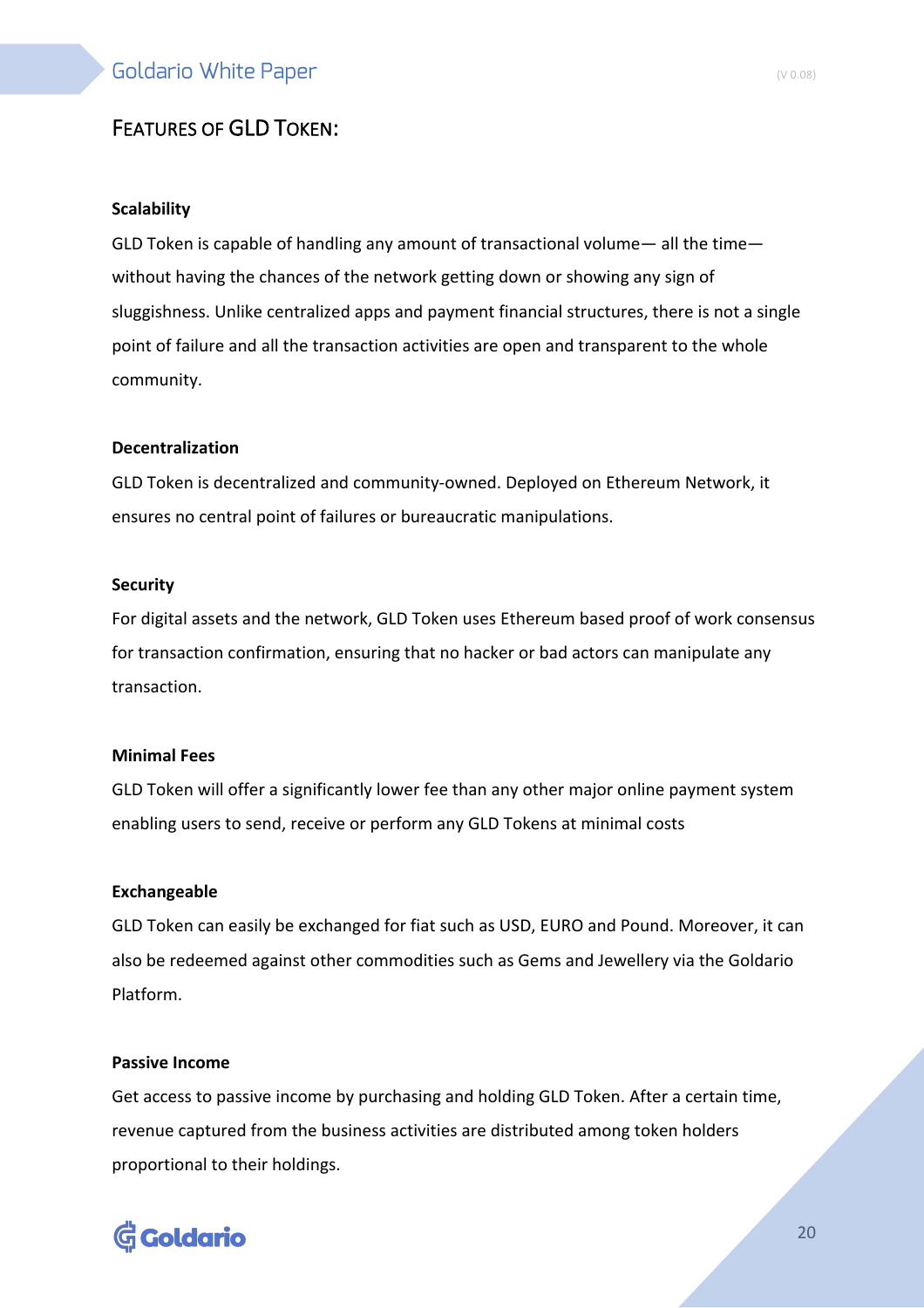#### **Utility**

Unlike traditional cryptocurrencies whose value depends on speculations and market supply and demand hype, GLD Token has a direct utility within the Goldario ecosystem whereby it can be exchanged against precious metals and stones.

#### **Easy Transactions**

Exchange and transfer of GLD Token is as easy as sending an email. All you need is to download any existing ERC20 Token supporting wallet.

#### **Transparency**

The transparent, immutable nature of the blockchain provides open access to information at all times, thereby, ensuring fully transparent process, accurate data records and equal terms for everyone.

# 15 TOKEN SALE

It is true that Goldario is not a traditional startup as it has already acquired shares in Emerald and gold mines, ownership of a gold manufacturing and polishing factory and has a dedicated team committed for it. However, in order to execute the Goldario ecosystem as per the roadmap, and to incentivize community participation within the ecosystem, Goldario will offer an initial coin offering or a crowd-sale for public participation.

#### PRIVATE ROUND

The first phase i.e. Private round would be reserved for selected individual traders, institutional investors, venture capitalists, HNIs, and organizations dealing in precious metal and stones industry. A specific bonus reward mechanism would be adopted during this round, details of which would be shared on the website i.e. https://goldario.com

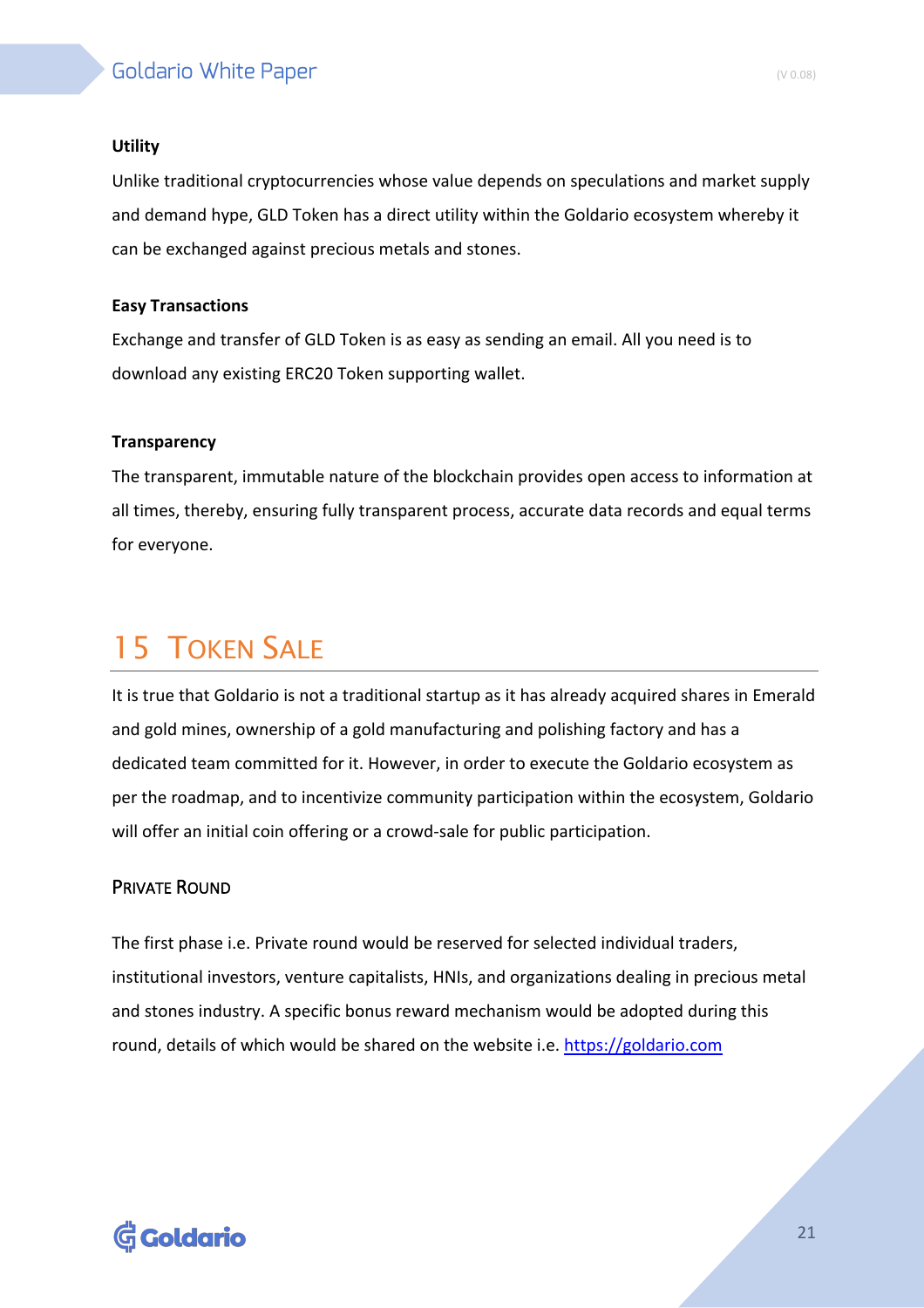### MAIN IEO SALE

During this phase, the Goldario management would provide users/investors with the main public round sale i.e. crowd-sale which will be conducted on a certain initial exchange offering launchpad or offered directly through the CRM Software. The token sale activity would be followed with an immediate exchange of Goldario Token from their contribution.

#### CROWD SALE INFORMATION

- Start of Token Crowd Sale: Date 01-03-2021\*
- Duration: 180 days
- Token symbol: GLD
- Token standard: ERC-20 (For Token Sale)
- Soft cap: 300 million USD
- Hard cap: 1 Billion USD Total token supply: 1,000,000,000
- Token price: 1.00 USD per token
- Bonus allocation: 30%

\* Start date of Token Crowd Sale has been delayed due to worldwide Covid-19 pandemic.

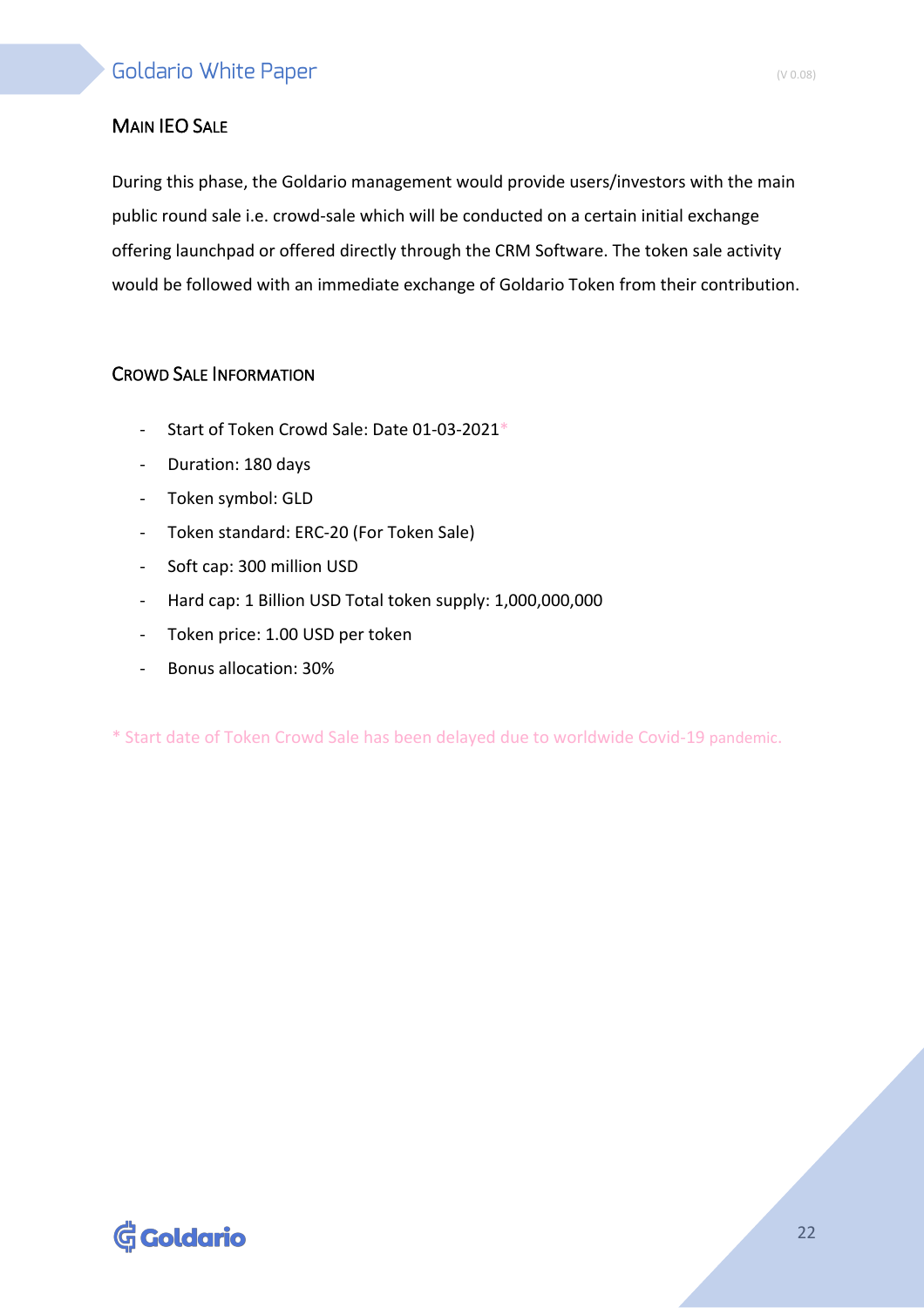# 16 Funds Distribution Plan\*



\*This plan is subjected to change as per final requirements.

# 17 Token Allocation Plan\*

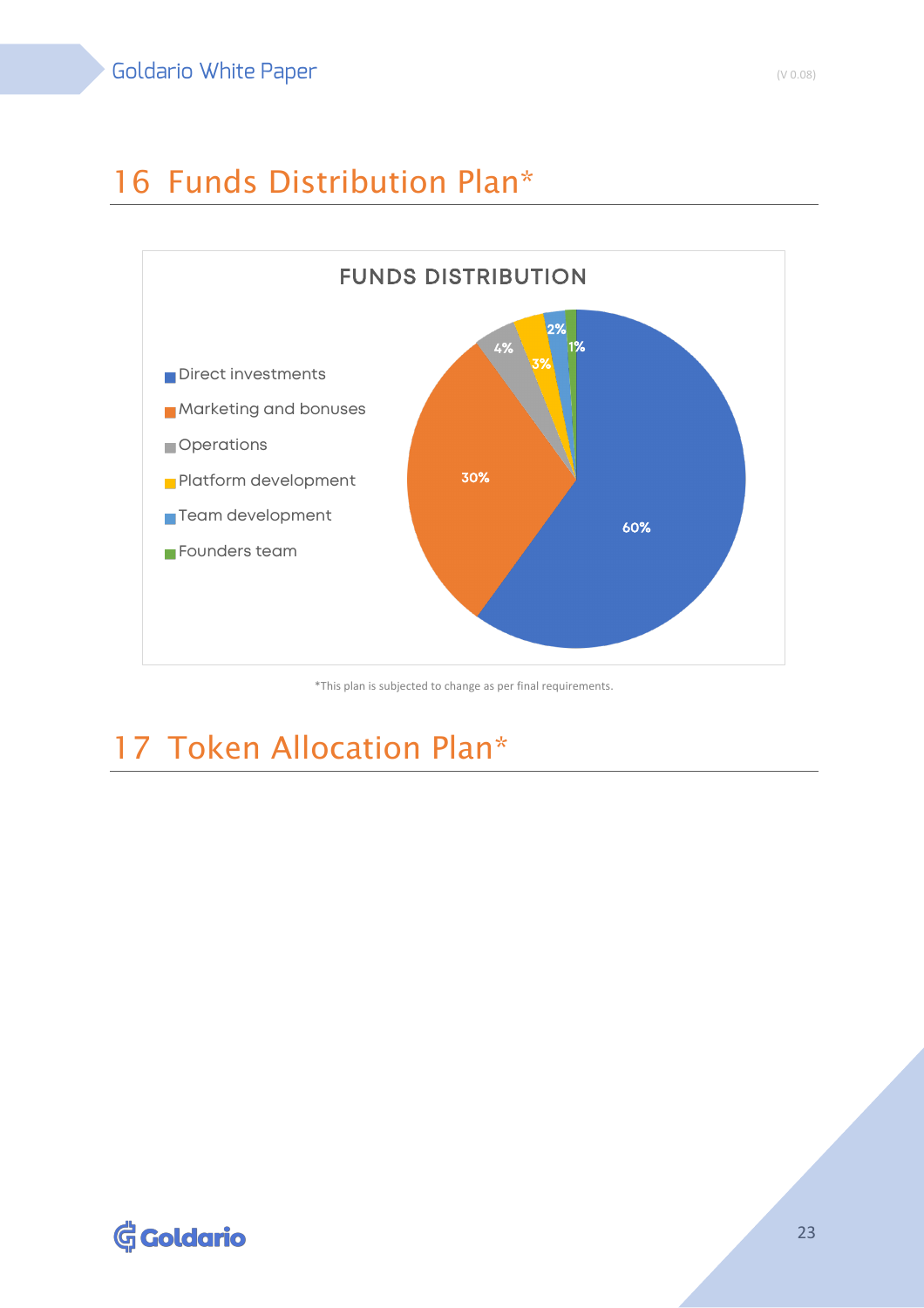

\*This plan is subjected to change as per final requirements.

# 18 TOKENOMICS

Token economics proposal – GOLDARIO (Token ICO price : 1.00 USD per token )

**The presale** will take place using a smart contract and an ether address that will be sent with instructions by email and may or may not be on a web page. The presale is limited to 100 million tokens. Price per token will be as per indexed price in this white paper.

**The token sale** will offer 300,000,000 tokens to the public as a soft cap. They will be sold using a smart contract until all 300 million have been sold, in 4 months, whichever comes first. The price will be set in ether/usdt. Buyers will receive ERC20 tokens at the conclusion of the sale/or immediately during the IEO.

**The minimum raise for presale and sale combined** will be around \$300 million, set ahead of the sale and priced in ether (approximately 03 million tokens).

**The target** is roughly \$1 billion has a hard cap for this project.

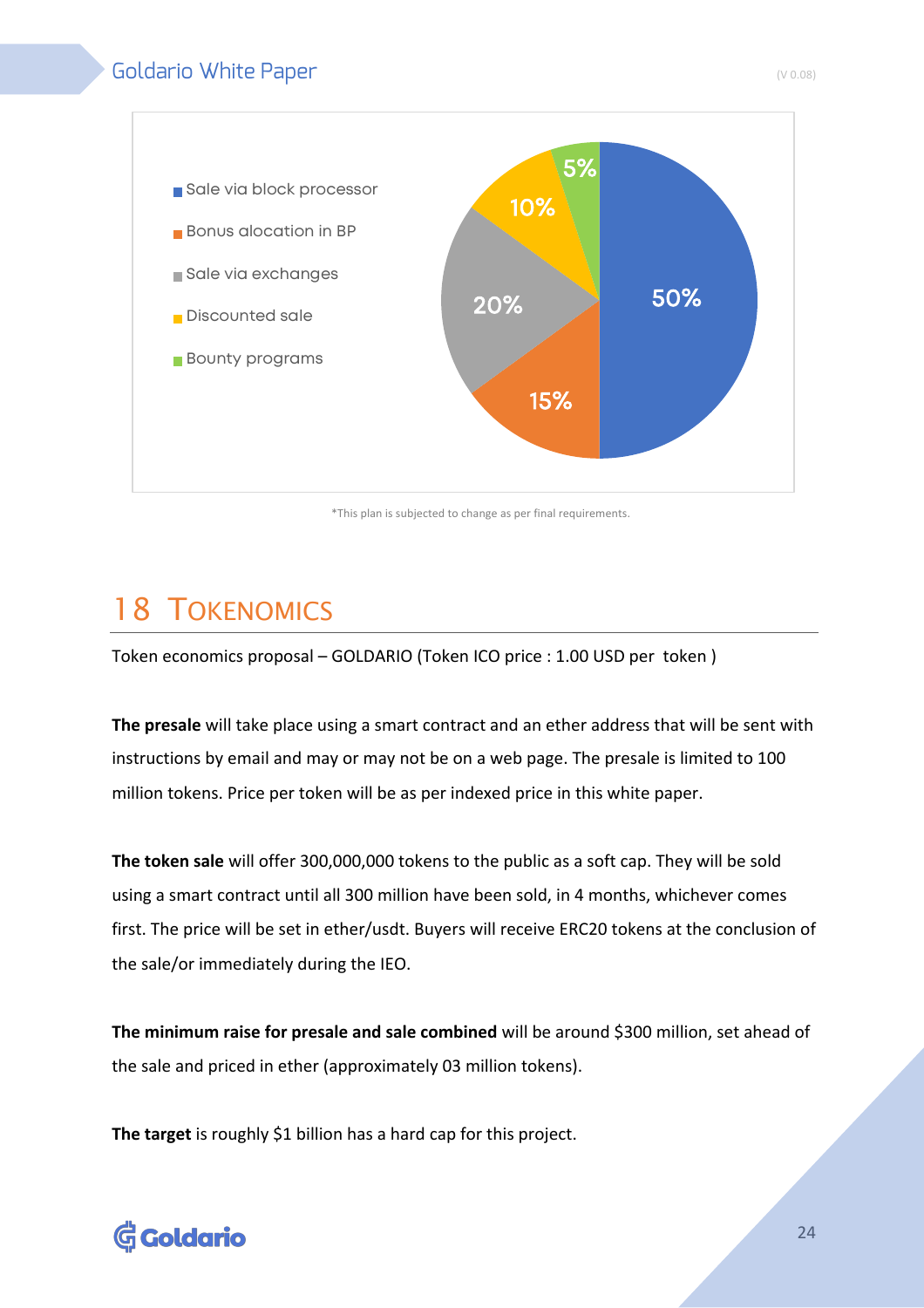• The marketing effort will receive 90 million tokens, or 30 percent. This is to pay all the people and companies who have worked so hard to create and manage the token sale. 1 percent of these tokens will be tradable immediately — they are bounty and contest rewards. The other two percent will be locked up for 3 months after the sale ends.

# 19 ROADMAP

Goldario has its established infrastructure already in Brazil with the name of G44 SA (Registration no.: CNPJ: 28.839.840/0001-61), and whereby it owns Emerald Mines (G44 Mineração (Registration no.: CNPJ: 31.975.883/0001-89)), Gemstones Cutting and Polishing Factory, Jewellery Manufacturing Factory, Jewellery Retail Business VERT VIVANT (Registration no.: CNPJ: 34.461.941/0001-44) and HJOMAA E G44 Mineração (Registration no.: CNPJ 30.033.381/0001-76) shares in a gold mine with a lot of reserves. Inoex.Exchnage (Crypto Trading/Crypto Exchange) (Registration no.: CNPJ: 31.548.911/0001-81), To develop the required infrastructure and to expand our operations across the globe, we have devised a concrete plan and an ambitious roadmap set, which is given on the website of the project, www.goldario.com.

# 20 DISCLAIMER AND RISKS

PLEASE READ THIS DISCLAIMER SECTION CAREFULLY. IF YOU ARE IN ANY DOUBT OF THE ACTION YOU SHOULD TAKE, YOU SHOULD CONSULT YOUR LEGAL, FINANCIAL, TAX, OR OTHER PROFESSIONAL ADVISOR(S).

This document is a white paper setting out the current and future developments of the Goldario Platform and Goldario Ecosystem. This paper is for information purposes only and is not a statement of future intent. Unless expressly specified otherwise, the products and innovations set out in this paper are currently under development and are not currently in deployment. Goldario makes no warranties or representations as to the successful development or implementation of such technologies and innovations, or achievement of any other activities noted in the paper, and disclaims any warranties implied by law or

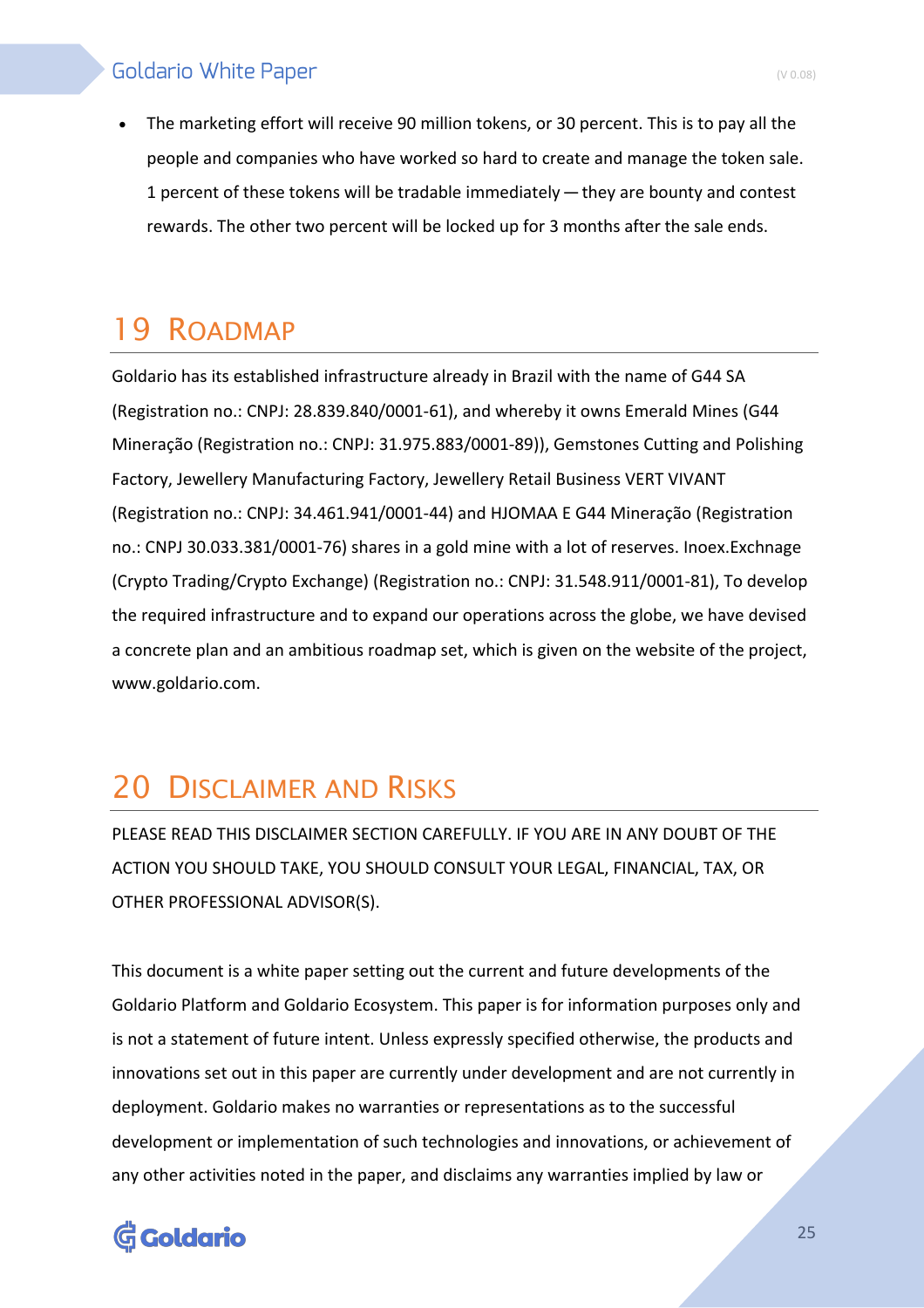otherwise, to the extent permitted by law. No person is entitled to rely on the contents of this paper or any inferences drawn from it, including in relation to any interactions with Goldario or the technologies mentioned in this paper. Goldario disclaims all liability for any loss or damage of whatsoever kind (whether foreseeable or not) which may arise from any person acting on any information and opinions relating to Goldario, the Goldario Platform or the Goldario Ecosystem contained in this paper or any information which is made available in connection with any further enquiries, notwithstanding any negligence, default or lack of care.

The information contained in this publication is derived from data obtained from sources believed by Goldario to be reliable and is given in good faith, but no warranties or guarantees, representations are made by Goldario with regard to the accuracy, completeness or suitability of the information presented. It should not be relied upon, and shall not confer rights or remedies upon, you or any of your employees, creditors, holders of securities or other equity holders or any other person. Any opinions expressed reflect the current judgment of the authors of this paper and do not necessarily represent the opinion of Goldario. The opinions reflected herein may change without notice and the opinions do not necessarily correspond to the opinions of Goldario.

Goldario may amend, modify or update this paper and will notify a reader or recipient through its social channels and communities thereof in the event that any matter stated herein, or any opinion, projection, forecast or estimate set forth herein, changes or subsequently becomes inaccurate. Goldario, its founders, directors, employees, contractors and representatives do not have any responsibility or liability to any person or recipient (whether by reason of negligence, negligent misstatement or otherwise) arising from any statement, opinion or information, expressed or implied, arising out of, contained in or derived from or omission from this paper. Neither Goldario nor its advisors has independently verified any of the information, including the forecasts, prospects and projections contained in this paper.

This White Paper does not constitute a prospectus or offer document of any sort and is not intended to constitute an offer of securities or a solicitation for investment in securities in any jurisdiction. This White Paper does not constitute or form part of any opinion on any

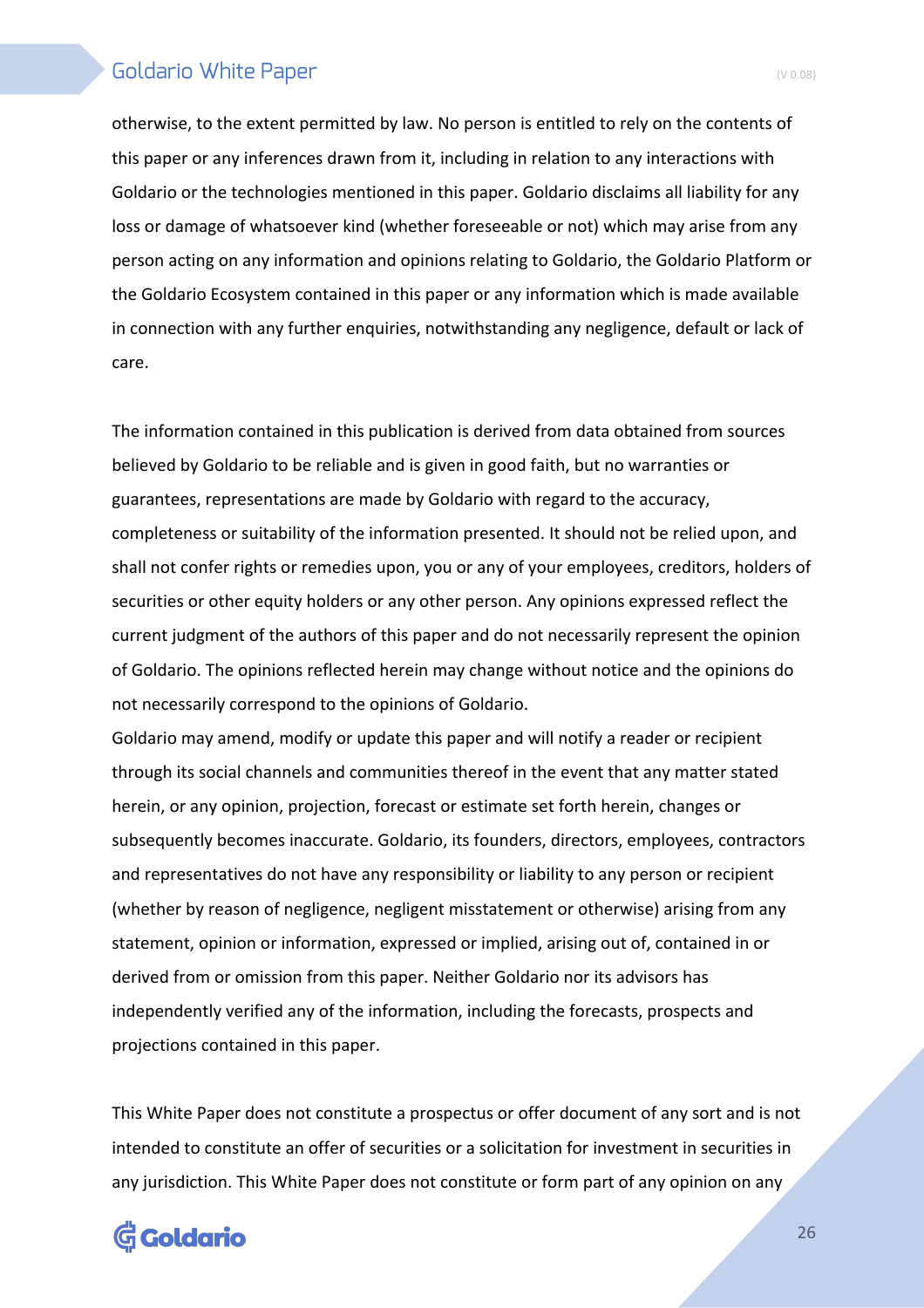advice to sell, or any solicitation of any offer by the distributor/vendor of the GOLDARIO (the "Distributor") to purchase any GLD Tokens nor shall it or any part of it nor the fact of its presentation form the basis of, or be relied upon in connection with, any contract or investment decision. The Distributor will be an affiliate of Goldario Platform ("GOLDARIO Platform"), and will deploy all proceeds of sale of the GOLDARIO to fund Goldario Platform cryptocurrency project, businesses and operations. No person is bound to enter into any contract or binding legal commitment in relation to the sale and purchase of the GOLDARIO and no cryptocurrency or other form of Payment is to be accepted on the basis of this White Paper. Any agreement as between the Distributor and you as a purchaser, and in relation to any sale and purchase, of GOLDARIO (as referred to in this White Paper) is to be governed by only a separate document setting out the terms and conditions (the "T&Cs") of such agreement. In the event of any inconsistencies between the T&Cs and this White Paper, the former shall prevail. You are not eligible and you are not to purchase any GLD Token in the GOLDARIO Initial Token Sale (as referred to in this White Paper) if you are a citizen, resident (tax or otherwise) or green card holder of the United States of America or a citizen or resident of the Peoples Republic of China.

No regulatory authority has examined or approved of any of the information set out in this White Paper. No such action has been or will be taken under the laws, regulatory requirements or rules of any jurisdiction. The publication, distribution or dissemination of this White Paper does not imply that the applicable laws, regulatory requirements or rules have been complied with. There are risks and uncertainties associated with Goldario Platform and/or the Distributor and their respective businesses and operations, the GOLDARIO, the Goldario Initial Token Sale and the Goldario Platform Wallet (each as referred to in this White Paper).

This White Paper, any part thereof and any copy thereof must not be taken or transmitted to any country where distribution or dissemination of this White Paper is prohibited or restricted. No part of this White Paper is to be reproduced, distributed or disseminated without including this section and the following sections entitled "Disclaimer of Liability", "No Representations and Warranties", "Representations and Warranties By You", "Cautionary Note On Forward-Looking Statements", "Market and Industry Information and

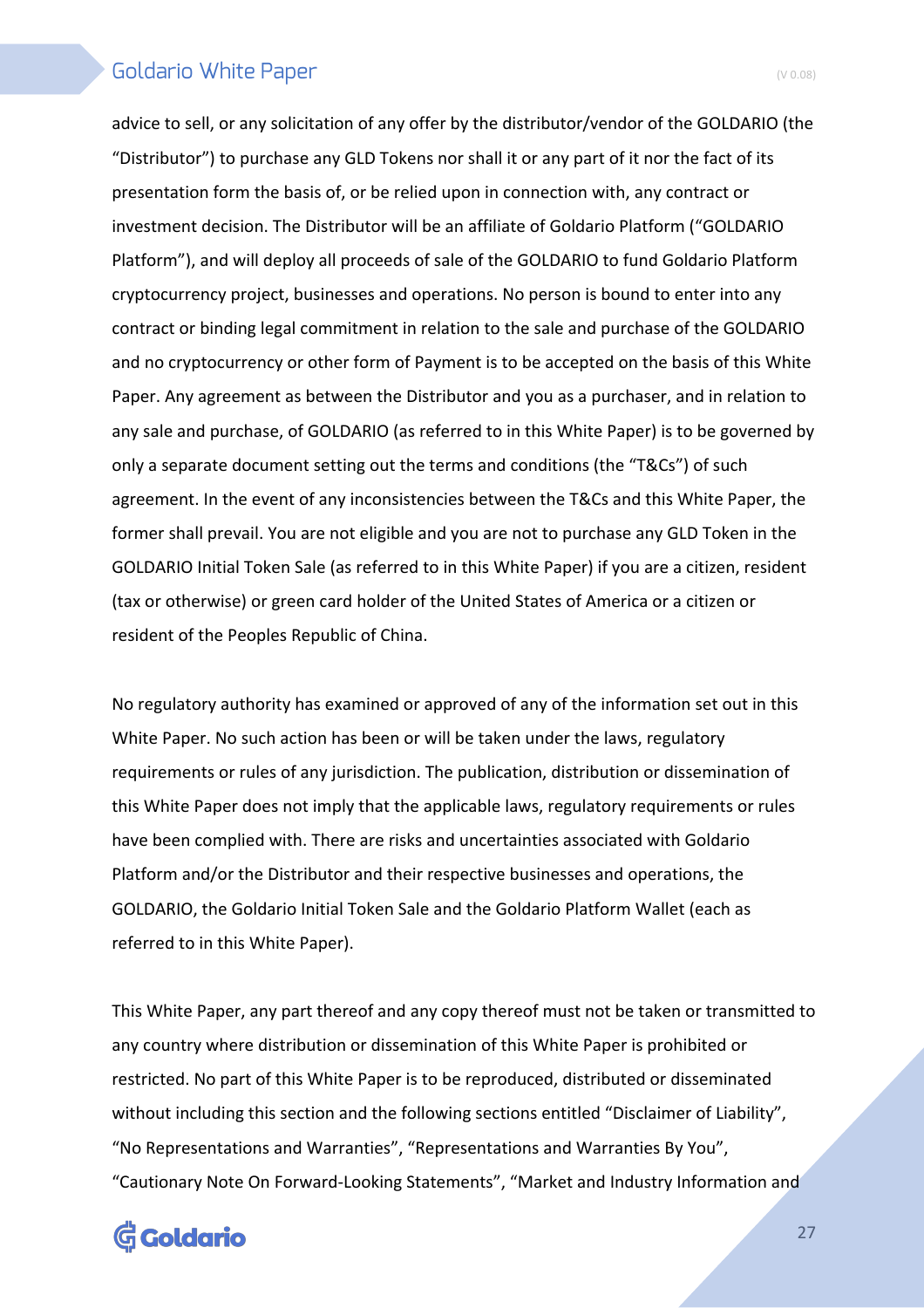No Consent of Other Persons", "Terms Used", "No Advice", "No Further Information or Update", "Restrictions On Distribution and Dissemination", "No Offer of Securities Or

#### REGISTRATION" AND "RISKS AND UNCERTAINTIES".

To the maximum extent permitted by the applicable laws, regulations and rules, Goldario Platform and/or the Distributor shall not be liable for any indirect, special, incidental, consequential or other losses of any kind, in tort, contract or otherwise (including but not limited to loss of revenue, income or profits, and loss of use or data), arising out of or in connection with any acceptance of or reliance on this White Paper or any part thereof by you.

GOLDARIO and/or the Distributor does not make or purport to make, and hereby disclaims, any representation, warranty or undertaking in any form whatsoever to any entity or person, including any representation, warranty or undertaking in relation to the truth, accuracy and completeness of any of the information set out in this White Paper. No information in this White Paper should be considered to be business, legal, financial or tax advice regarding Goldario Platform, the Distributor, the GOLDARIO, the Goldario Initial Token Sale. You should consult your own legal, financial, tax or other professional adviser

regarding Goldario Platform and/or the Distributor and their respective businesses and operations, the GLD Tokens, the Goldario Initial Token Sale. You should be aware that you may be required to bear the financial risk of any purchase of GLD Tokens for an indefinite period of time.

#### RESTRICTIONS ON DISTRIBUTION AND DISSEMINATION

The distribution or dissemination of this White Paper or any part thereof may be prohibited or restricted by the laws, regulatory requirements and rules of any jurisdiction. In the case where any restriction applies, you are to inform yourself about, and to observe, any restrictions which are applicable to your possession of this White Paper or such part thereof (as the case may be) at your own expense and without liability to Goldario Platform and/or the Distributor. Persons to whom a copy of this White Paper has been distributed or